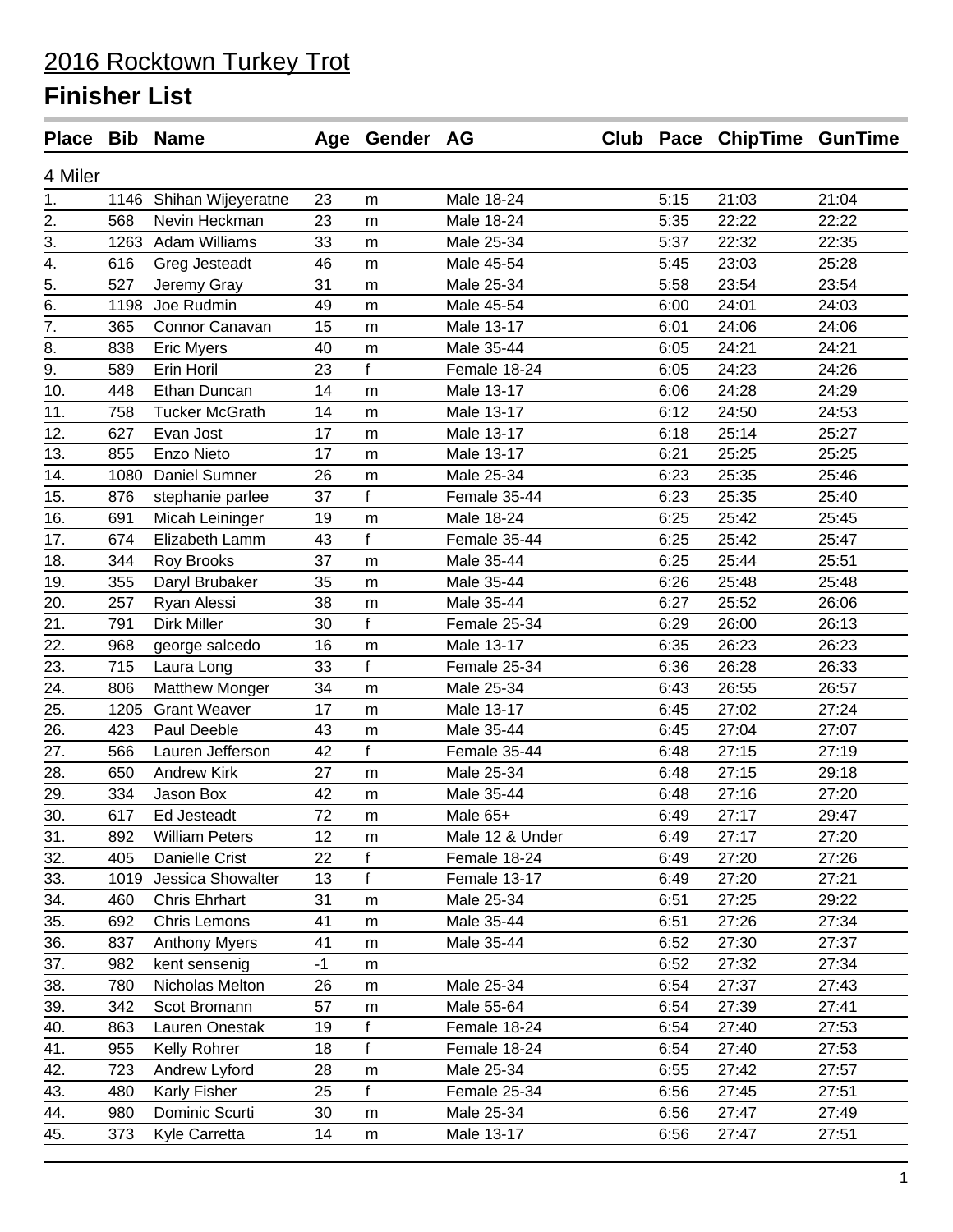|     |      | Place Bib Name           |    | Age Gender AG |                   |      | Club Pace ChipTime GunTime |       |
|-----|------|--------------------------|----|---------------|-------------------|------|----------------------------|-------|
| 46. | 904  | <b>Elizabeth Price</b>   | 37 | f             | Female 35-44      | 6:56 | 27:47                      | 29:30 |
| 47. | 1036 | Jeff Smith               | 58 | m             | Male 55-64        | 6:57 | 27:50                      | 29:32 |
| 48. | 513  | <b>Brett Gibson</b>      | 36 | m             | Male 35-44        | 6:57 | 27:51                      | 27:58 |
| 49. | 1204 | Jacob Rexrode            | 19 | ${\sf m}$     | Male 18-24        | 6:59 | 27:58                      | 29:24 |
| 50. | 413  | <b>Cory Davies</b>       | 35 | ${\sf m}$     | Male 35-44        | 7:00 | 28:04                      | 28:25 |
| 51. | 976  | David Schlechty          | 47 | m             | Male 45-54        | 7:01 | 28:05                      | 28:10 |
| 52. |      | 1270 Harlan Earhart      | 16 | m             | Male 13-17        | 7:02 | 28:12                      | 28:22 |
| 53. | 804  | <b>Bree Mitchell</b>     | 13 | f             | Female 13-17      | 7:05 | 28:21                      | 28:22 |
| 54. | 675  | Kathryn Lamm             | 12 | $\mathsf{f}$  | Female 12 & Under | 7:05 | 28:21                      | 28:27 |
| 55. | 1153 | <b>Carter Williams</b>   | 24 | f             | Female 18-24      | 7:05 | 28:22                      | 28:25 |
| 56. | 1243 | Johann Zimmermann        | 60 | m             | Male 55-64        | 7:05 | 28:23                      | 28:28 |
| 57. | 914  | <b>Emily Rees</b>        | 14 | f             | Female 13-17      | 7:06 | 28:25                      | 28:30 |
| 58. | 1232 | John Rudmin              | 42 | m             | Male 35-44        | 7:06 | 28:27                      | 30:12 |
| 59. | 493  | Katie Frazier            | 34 | f             | Female 25-34      | 7:12 | 28:51                      | 28:58 |
| 60. | 512  | Kristin Gibson           | 33 | $\mathsf{f}$  | Female 25-34      | 7:14 | 28:59                      | 29:03 |
| 61. | 732  | <b>Bill Markunas</b>     | 56 | m             | Male 55-64        | 7:16 | 29:05                      | 29:05 |
| 62. | 872  | <b>Isaac Ostlund</b>     | 32 | m             | Male 25-34        | 7:16 | 29:08                      | 29:25 |
| 63. | 1170 | <b>Heather Woody</b>     | 26 | f             | Female 25-34      | 7:17 | 29:11                      | 29:17 |
| 64. | 1089 | Rajen Tandel             | 20 | m             | Male 18-24        | 7:18 | 29:13                      | 29:49 |
| 65. | 442  | Kim Dofflemyer           | 33 | f             | Female 25-34      | 7:18 | 29:16                      | 30:06 |
| 66. | 729  | Jenna Rose               | 34 | f             | Female 25-34      | 7:20 | 29:21                      | 29:23 |
| 67. | 362  | <b>Chris Campbell</b>    | 43 | m             | Male 35-44        | 7:20 | 29:23                      | 30:06 |
| 68. | 351  | Randy Brownell, IV       | 16 | m             | Male 13-17        | 7:22 | 29:29                      | 29:48 |
| 69. | 667  | Kierston Kreider         | 22 | m             | Male 18-24        | 7:23 | 29:36                      | 29:43 |
| 70. | 668  | Carlin Kreider           | 25 | m             | Male 25-34        | 7:24 | 29:38                      | 29:45 |
| 71. | 886  | <b>Greg Pelletier</b>    | 41 | m             | Male 35-44        | 7:24 | 29:39                      | 30:14 |
| 72. | 287  | <b>Trevor Baker</b>      | 23 | ${\sf m}$     | Male 18-24        | 7:25 | 29:41                      | 29:54 |
| 73. | 722  | Leslie Lyford            | 23 | f             | Female 18-24      | 7:26 | 29:46                      | 30:02 |
| 74. | 481  | <b>Taylor Fitzgerald</b> | 13 | m             | Male 13-17        | 7:27 | 29:50                      | 30:07 |
| 75. | 727  | Amanda Lyreman           | 25 | f             | Female 25-34      | 7:28 | 29:55                      | 30:03 |
| 76. | 975  | Sam Schaeffer            | 15 | m             | Male 13-17        | 7:29 | 29:58                      | 30:12 |
| 77. | 579  | Brian Hinegardner        | 49 | m             | Male 45-54        | 7:31 | 30:07                      | 30:10 |
| 78. | 662  | <b>Bob Kolvoord</b>      | 54 | m             | Male 45-54        | 7:31 | 30:08                      | 32:36 |
| 79. | 931  | Rachel Ringgold          | 25 | f             | Female 25-34      | 7:32 | 30:11                      | 30:26 |
| 80. | 1254 | Alex Mundy               | 20 | m             | Male 18-24        | 7:32 | 30:12                      | 30:14 |
| 81. | 356  | Rebekah Brubaker         | 34 | f             | Female 25-34      | 7:33 | 30:13                      | 30:24 |
| 82. | 660  | Lauren Kolak             | 33 | f             | Female 25-34      | 7:34 | 30:20                      | 31:21 |
| 83. | 398  | <b>Toby Corriston</b>    | 11 | m             | Male 12 & Under   | 7:35 | 30:21                      | 30:34 |
| 84. | 665  | Lanae Kreider            | 24 | f             | Female 18-24      | 7:35 | 30:23                      | 30:31 |
| 85. | 752  | <b>Steve McClay</b>      | 46 | m             | Male 45-54        | 7:35 | 30:24                      | 30:34 |
| 86. | 798  | Jacob Miller             | 14 | m             | Male 13-17        | 7:38 | 30:33                      | 30:45 |
| 87. | 1182 | Jeffrey Yoder            | 16 | m             | Male 13-17        | 7:38 | 30:34                      | 30:53 |
| 88. | 1011 | Bekky Shindyapin         | 23 | f             | Female 18-24      | 7:38 | 30:35                      | 30:58 |
| 89. | 270  | Cedric Ansah             | 18 | m             | Male 18-24        | 7:38 | 30:35                      | 30:54 |
| 90. |      | 1184 Andrea Yoder        | 28 | f             | Female 25-34      | 7:38 | 30:35                      | 31:14 |
| 91. | 672  | Shea Kushner             | 11 | m             | Male 12 & Under   | 7:39 | 30:37                      | 30:49 |
| 92. | 669  | Gabe Kreider             | 22 | m             | Male 18-24        | 7:40 | 30:43                      | 30:51 |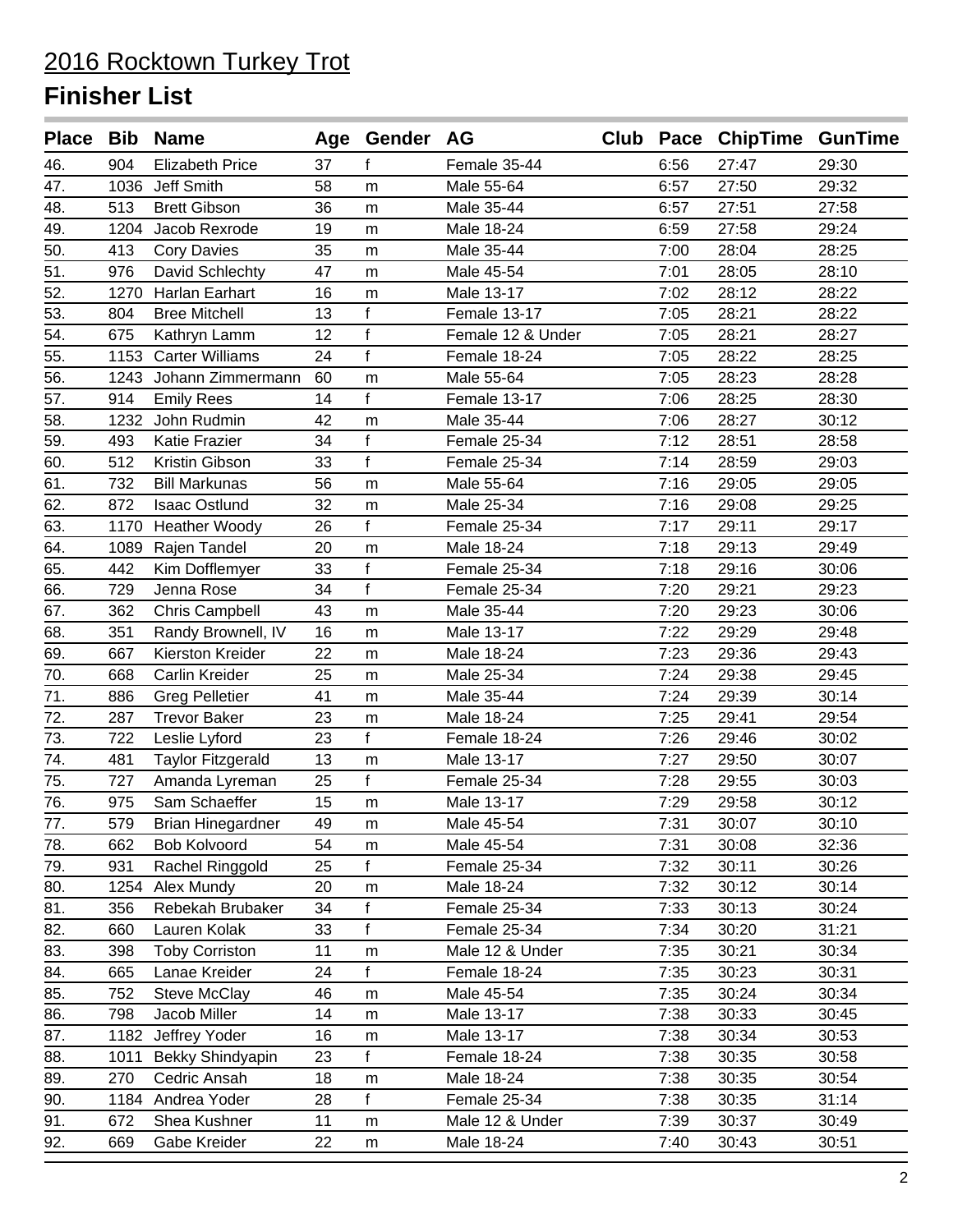|      |      | Place Bib Name           |    | Age Gender AG |                 |      | Club Pace ChipTime GunTime |       |
|------|------|--------------------------|----|---------------|-----------------|------|----------------------------|-------|
| 93.  | 251  | Mustafa Abid             | 23 | m             | Male 18-24      | 7:41 | 30:45                      | 30:49 |
| 94.  | 602  | Leah Jacobs              | 23 | $\mathbf{f}$  | Female 18-24    | 7:41 | 30:45                      | 30:49 |
| 95.  | 608  | Adam Jancaitis           | 9  | m             | Male 12 & Under | 7:42 | 30:51                      | 32:47 |
| 96.  | 901  | Matt Pomerleau           | 29 | m             | Male 25-34      | 7:43 | 30:54                      | 30:57 |
| 97.  | 308  | Kate Bentrem             | 20 | f             | Female 18-24    | 7:43 | 30:55                      | 31:39 |
| 98.  | 956  | <b>Brittany Rohrer</b>   | 16 | f             | Female 13-17    | 7:44 | 30:58                      | 31:12 |
| 99.  | 478  | Jason Fike               | 31 | m             | Male 25-34      | 7:44 | 30:59                      | 31:33 |
| 100. | 869  | <b>Cassie Ostlund</b>    | 35 | f             | Female 35-44    | 7:45 | 31:01                      | 31:20 |
| 101. | 416  | Krissi Dawson            | 27 | $\mathsf{f}$  | Female 25-34    | 7:47 | 31:10                      | 31:23 |
| 102. | 386  | Marissa Collier          | 21 | f             | Female 18-24    | 7:47 | 31:12                      | 31:57 |
| 103. | 1246 | Carla Johl               | 27 | $\mathsf{f}$  | Female 25-34    | 7:48 | 31:13                      | 32:07 |
| 104. | 273  | <b>Brent Arbogast</b>    | 29 | m             | Male 25-34      | 7:48 | 31:16                      | 32:03 |
| 105. | 1177 | matthew yoder            | 38 | m             | Male 35-44      | 7:48 | 31:16                      | 31:36 |
| 106. | 666  | Kailyn Kreider           | 19 | f             | Female 18-24    | 7:49 | 31:17                      | 31:27 |
| 107. | 350  | <b>Holmes Browne</b>     | 41 | m             | Male 35-44      | 7:50 | 31:24                      | 32:32 |
| 108. | 979  | Jacob Scott              | 20 | m             | Male 18-24      | 7:50 | 31:24                      | 31:28 |
| 109. | 1267 | Steven                   | 25 | m             | Male 25-34      | 7:51 | 31:25                      | 32:59 |
| 110. | 370  | <b>Edith Carper</b>      | 33 | $\mathsf{f}$  | Female 25-34    | 7:51 | 31:26                      | 31:33 |
| 111. | 1255 | Mary Zook                | 20 | $\mathsf{f}$  | Female 18-24    | 7:51 | 31:28                      | 32:13 |
| 112. | 505  | Susannah Garber          | 16 | $\mathsf{f}$  | Female 13-17    | 7:53 | 31:35                      | 32:14 |
| 113. | 591  | Alanah Horning           | 22 | f             | Female 18-24    | 7:53 | 31:36                      | 32:12 |
| 114. |      | 1233 Caroline Grandstaff | 29 | f             | Female 25-34    | 7:54 | 31:38                      | 31:54 |
| 115. | 1066 | Justin Stoneburner       | 30 | m             | Male 25-34      | 7:54 | 31:38                      | 32:41 |
| 116. | 537  | Lois Gullman             | 54 | f             | Female 45-54    | 7:54 | 31:39                      | 32:12 |
| 117. | 725  | Chris Lyford             | 25 | m             | Male 25-34      | 7:54 | 31:39                      | 31:51 |
| 118. | 918  | Doug Rhodes              | 52 | m             | Male 45-54      | 7:54 | 31:40                      | 32:06 |
| 119. | 823  | Mark Moseley Jr          | 37 | ${\sf m}$     | Male 35-44      | 7:55 | 31:41                      | 32:12 |
| 120. | 738  | <b>Matthew Martorana</b> | 27 | m             | Male 25-34      | 7:55 | 31:43                      | 32:06 |
| 121. | 1132 | Jonathan Warner          | 15 | m             | Male 13-17      | 7:55 | 31:44                      | 32:53 |
| 122. |      | 1252 Mandi Ortiz         | 35 | $\mathsf{f}$  | Female 35-44    | 7:55 | 31:44                      | 32:06 |
| 123. | 600  | Jessica Jackameit        | 32 | $\mathsf f$   | Female 25-34    | 7:56 | 31:47                      | 31:51 |
| 124. | 521  | Donna Golson             | 56 | f             | Female 55-64    | 7:56 | 31:47                      | 31:56 |
| 125. |      | 1162 Eric Wilson         | 31 | m             | Male 25-34      | 7:57 | 31:49                      | 32:50 |
| 126. |      | 1188 Allisson Yu         | 37 | f             | Female 35-44    | 7:57 | 31:52                      | 32:02 |
| 127. | 709  | Alexey Loginov           | 38 | m             | Male 35-44      | 7:59 | 31:58                      | 32:05 |
| 128. |      | 1144 Tim White           | 49 | m             | Male 45-54      | 8:00 | 32:04                      | 33:04 |
| 129. |      | 1095 Rachel Tinsley      | 99 | f             | Female No Age   | 8:00 | 32:04                      | 33:35 |
| 130. | 1007 | Jeff Shifflett           | 45 | m             | Male 45-54      | 8:01 | 32:05                      | 32:38 |
| 131. | 279  | <b>Tony Atkinson</b>     | 56 | m             | Male 55-64      | 8:01 | 32:06                      | 32:49 |
| 132. |      | 1082 Catie Sumner        | 28 | f             | Female 25-34    | 8:01 | 32:08                      | 32:43 |
| 133. |      | 1167 Adrian Witherow     | 14 | m             | Male 13-17      | 8:03 | 32:13                      | 33:58 |
| 134. | 363  | Sean Campbell            | 16 | m             | Male 13-17      | 8:03 | 32:13                      | 32:54 |
| 135. | 978  | Abi Schlechty            | 15 | f             | Female 13-17    | 8:03 | 32:15                      | 32:20 |
| 136. | 1096 | Lauren Tiosso            | 26 | $\mathsf{f}$  | Female 25-34    | 8:04 | 32:17                      | 32:39 |
| 137. | 560  | <b>Marcie Harris</b>     | 58 | f             | Female 55-64    | 8:04 | 32:17                      | 34:44 |
| 138. |      | 1050 Cameron Spiece      | 29 | m             | Male 25-34      | 8:04 | 32:19                      | 32:52 |
| 139. |      | 1008 Jason Shifflett     | 31 | m             | Male 25-34      | 8:04 | 32:20                      | 33:15 |
|      |      |                          |    |               |                 |      |                            |       |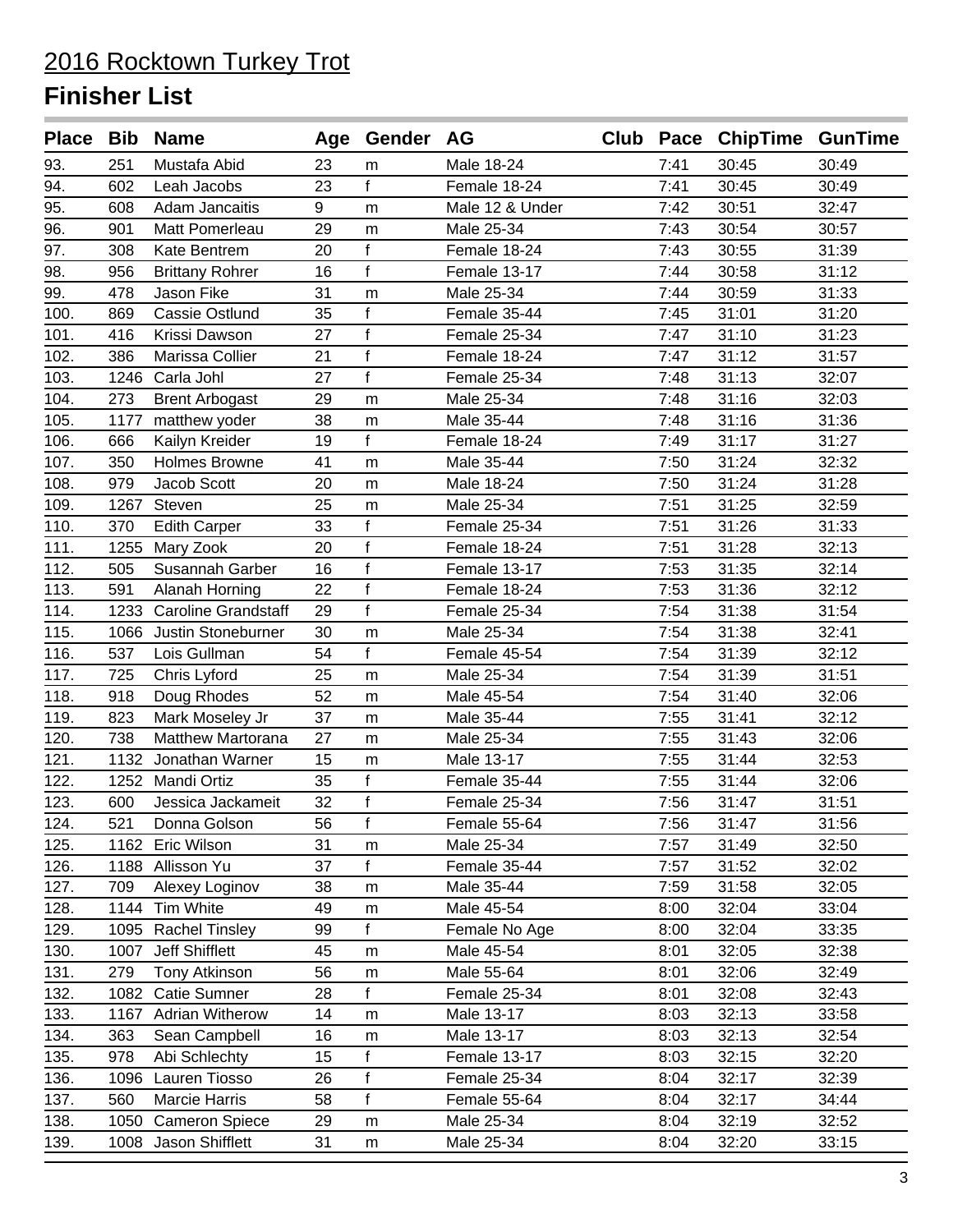|      |      | Place Bib Name         |    | Age Gender AG |                 |      | Club Pace ChipTime GunTime |       |
|------|------|------------------------|----|---------------|-----------------|------|----------------------------|-------|
| 140. |      | 1044 Alex Solan        | 29 | m             | Male 25-34      | 8:05 | 32:21                      | 33:53 |
| 141. |      | 1045 Katie Solan       | 26 | $\mathsf f$   | Female 25-34    | 8:05 | 32:21                      | 33:53 |
| 142. | 817  | Kathy Moran            | 56 | $\mathsf{f}$  | Female 55-64    | 8:05 | 32:22                      | 34:44 |
| 143. | 255  | Shiho Adams            | 99 | f             | Female No Age   | 8:05 | 32:22                      | 32:51 |
| 144. | 455  | Jared Dutt             | 14 | m             | Male 13-17      | 8:05 | 32:22                      | 33:13 |
| 145. | 1159 | James Wilson           | 26 | m             | Male 25-34      | 8:05 | 32:23                      | 33:25 |
| 146. | 453  | kyle dutt              | 12 | m             | Male 12 & Under | 8:05 | 32:23                      | 33:15 |
| 147. | 815  | Maria Moore            | 34 | f             | Female 25-34    | 8:06 | 32:25                      | 33:53 |
| 148. | 661  | Lewis Kolak            | 38 | m             | Male 35-44      | 8:06 | 32:27                      | 33:29 |
| 149. | 1253 | <b>Charlotte Mundy</b> | 43 | f             | Female 35-44    | 8:06 | 32:28                      | 33:03 |
| 150. | 737  | Ashley Martorana       | 28 | $\mathsf f$   | Female 25-34    | 8:09 | 32:37                      | 33:00 |
| 151. | 577  | Laura Hickerson        | 40 | $\mathsf{f}$  | Female 35-44    | 8:09 | 32:38                      | 32:44 |
| 152. | 726  | Lauren Lynch           | 57 | f             | Female 55-64    | 8:09 | 32:40                      | 32:53 |
| 153. | 816  | <b>Chris Moore</b>     | 45 | m             | Male 45-54      | 8:11 | 32:47                      | 33:28 |
| 154. | 417  | Julian Dean            | 32 | m             | Male 25-34      | 8:11 | 32:48                      | 35:33 |
| 155. | 744  | <b>Fred Mayhew</b>     | 43 | m             | Male 35-44      | 8:12 | 32:50                      | 33:44 |
| 156. | 1237 | <b>Madison Clark</b>   | 17 | f             | Female 13-17    | 8:12 | 32:50                      | 33:13 |
| 157. | 743  | Melissa Mayhew         | 43 | $\mathsf{f}$  | Female 35-44    | 8:12 | 32:51                      | 33:44 |
| 158. | 1207 | <b>Brian Thomas</b>    | 27 | m             | Male 25-34      | 8:13 | 32:54                      | 33:29 |
| 159. | 700  | Jenna Llewellyn        | 21 | f             | Female 18-24    | 8:14 | 32:57                      | 33:05 |
| 160. | 763  | David McLeod           | 44 | m             | Male 35-44      | 8:14 | 32:57                      | 33:27 |
| 161. | 991  | <b>Malfred Shaw</b>    | 34 | m             | Male 25-34      | 8:14 | 32:57                      | 32:58 |
| 162. | 1118 | Jimmy Viescas          | 40 | m             | Male 35-44      | 8:14 | 32:58                      | 34:51 |
| 163. | 498  | Deena Gakos            | 32 | $\mathsf{f}$  | Female 25-34    | 8:15 | 33:01                      | 33:32 |
| 164. | 802  | Ariel Miranda          | 28 | $\mathsf{f}$  | Female 25-34    | 8:15 | 33:01                      | 33:27 |
| 165. | 549  | Kendall Hancock        | 27 | f             | Female 25-34    | 8:15 | 33:01                      | 34:21 |
| 166. |      | 1136 Terry Weaver      | 52 | m             | Male 45-54      | 8:15 | 33:02                      | 33:26 |
| 167. |      | 1055 Sean Sprouse      | 46 | m             | Male 45-54      | 8:15 | 33:02                      | 33:17 |
| 168. |      | 1054 Allison Sprouse   | 44 | f             | Female 35-44    | 8:15 | 33:02                      | 33:17 |
| 169. | 610  | Joseph Jerlinski       | 61 | m             | Male 55-64      | 8:15 | 33:04                      | 33:31 |
| 170. | 623  | Sarah Jones            | 63 | $\mathsf f$   | Female 55-64    | 8:16 | 33:06                      | 35:25 |
| 171. | 435  | <b>Emily Diehl</b>     | 27 | f             | Female 25-34    | 8:16 | 33:07                      | 34:27 |
| 172. | 912  | Dina Razinkova         | 30 | f             | Female 25-34    | 8:16 | 33:07                      | 33:37 |
| 173. | 340  | Jayne Bromann          | 58 | f             | Female 55-64    | 8:17 | 33:11                      | 34:45 |
| 174. | 830  | Jennifer Moyers        | 31 | f             | Female 25-34    | 8:17 | 33:12                      | 33:34 |
| 175. | 503  | Mike Garber            | 45 | m             | Male 45-54      | 8:18 | 33:13                      | 34:25 |
| 176. | 361  | Ellie Cale             | 41 | f             | Female 35-44    | 8:18 | 33:13                      | 33:57 |
| 177. | 913  | <b>Tim Reamer</b>      | 37 | m             | Male 35-44      | 8:18 | 33:13                      | 33:50 |
| 178. | 685  | Andrea Lantz Reamer 38 |    | f             | Female 35-44    | 8:18 | 33:14                      | 33:50 |
| 179. | 343  | Chip Bromann           | 58 | m             | Male 55-64      | 8:18 | 33:16                      | 34:48 |
| 180. |      | 1064 Edward Stone III  | 46 | m             | Male 45-54      | 8:19 | 33:19                      | 34:05 |
| 181. | 452  | Leslie Dutt            | 49 | f             | Female 45-54    | 8:20 | 33:24                      | 34:15 |
| 182. | 1038 | <b>Kelsey Smith</b>    | 22 | $\mathsf{f}$  | Female 18-24    | 8:20 | 33:24                      | 33:51 |
| 183. | 261  | Katrina Anders         | 24 | f             | Female 18-24    | 8:20 | 33:24                      | 33:50 |
| 184. | 258  | Devon Anders           | 50 | m             | Male 45-54      | 8:20 | 33:24                      | 33:51 |
| 185. | 499  | Dean Gakos             | 32 | m             | Male 25-34      | 8:21 | 33:26                      | 33:55 |
| 186. |      | 1018 Sheila Showalter  | 30 | f             | Female 25-34    | 8:21 | 33:28                      | 33:38 |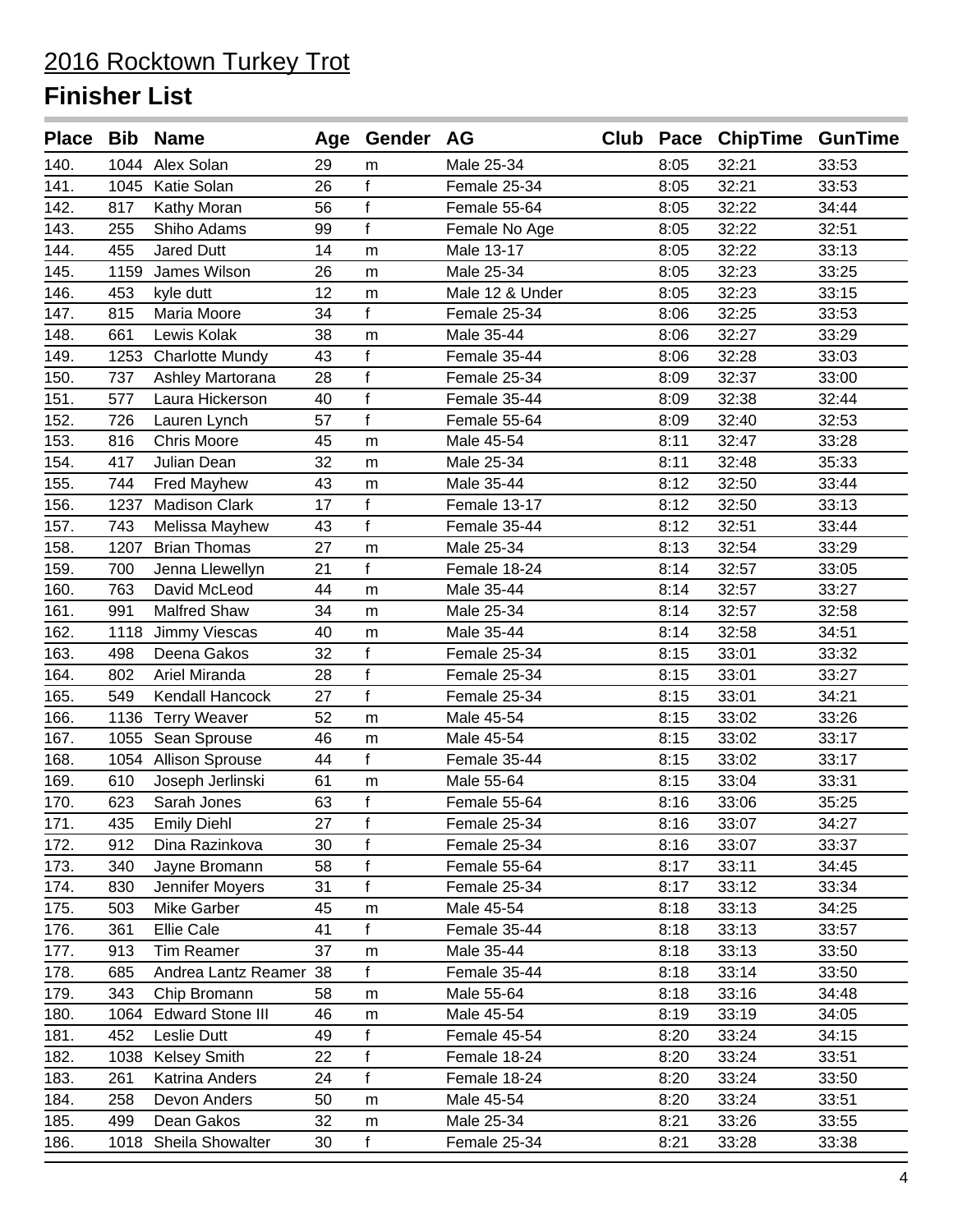|      |      | Place Bib Name         |      | Age Gender AG |                   |      | Club Pace ChipTime GunTime |       |
|------|------|------------------------|------|---------------|-------------------|------|----------------------------|-------|
| 187. |      | 1034 Pam Smith         | 54   | f             | Female 45-54      | 8:21 | 33:28                      | 33:56 |
| 188. |      | 1239 Erica Ridgell     | 24   | f             | Female 18-24      | 8:22 | 33:29                      | 33:45 |
| 189. |      | 1166 Avery Witherow    | 16   | m             | Male 13-17        | 8:22 | 33:32                      | 33:55 |
| 190. | 366  | Rebecca Carbaugh       | 33   | $\mathsf f$   | Female 25-34      | 8:23 | 33:33                      | 34:12 |
| 191. | 884  | Laura Pearson          | 19   | $\mathsf{f}$  | Female 18-24      | 8:23 | 33:36                      | 34:28 |
| 192. | 638  | Zoli Khalil            | 11   | f             | Female 12 & Under | 8:24 | 33:37                      | 33:46 |
| 193. | 1110 | Jason Truman           | 40   | m             | Male 35-44        | 8:24 | 33:38                      | 34:14 |
| 194. | 739  | Chelsea Mast           | 29   | f             | Female 25-34      | 8:24 | 33:39                      | 33:59 |
| 195. | 943  | Katie Robinson         | 35   | $\mathbf{f}$  | Female 35-44      | 8:24 | 33:40                      | 34:37 |
| 196. | 941  | Derek Robinson         | 35   | m             | Male 35-44        | 8:25 | 33:41                      | 34:37 |
| 197. | 352  | Doyle Browning         | 26   | m             | Male 25-34        | 8:25 | 33:42                      | 35:11 |
| 198. |      | 1148 Ethan Wilcox      | 9    | m             | Male 12 & Under   | 8:26 | 33:45                      | 33:55 |
| 199. | 760  | Holly McLaughlin       | 42   | $\mathsf{f}$  | Female 35-44      | 8:26 | 33:48                      | 35:00 |
| 200. |      | 1025 caryn simpkins    | 42   | f             | Female 35-44      | 8:27 | 33:52                      | 34:12 |
| 201. | 541  | <b>Molly Haas</b>      | 23   | f             | Female 18-24      | 8:28 | 33:53                      | 35:23 |
| 202. | 1172 | <b>Heather Yeager</b>  | 37   | $\mathsf{f}$  | Female 35-44      | 8:28 | 33:55                      | 34:21 |
| 203. | 540  | Joe Haas               | 34   | m             | Male 25-34        | 8:28 | 33:55                      | 35:24 |
| 204. | 320  | Ben Blaylock           | 27   | m             | Male 25-34        | 8:29 | 34:00                      | 34:24 |
| 205. | 795  | <b>MICHAEL MILLER</b>  | 61   | m             | Male 55-64        | 8:30 | 34:02                      | 34:27 |
| 206. | 1109 | Kendall Truman         | 41   | m             | Male 35-44        | 8:30 | 34:03                      | 34:38 |
| 207. | 517  | David Glazer           | 32   | m             | Male 25-34        | 8:30 | 34:03                      | 35:31 |
| 208. | 1029 | Marty Skladanowski     | 54   | m             | Male 45-54        | 8:31 | 34:07                      | 34:30 |
| 209. | 358  | Jason Burch            | 33   | m             | Male 25-34        | 8:32 | 34:11                      | 35:52 |
| 210. | 291  | Gary Baker             | 46   | m             | Male 45-54        | 8:32 | 34:12                      | 37:10 |
| 211. | 1031 | Maria Skladanowski     | 21   | f             | Female 18-24      | 8:32 | 34:12                      | 34:30 |
| 212. | 994  | Erin Shehane           | 33   | $\mathsf{f}$  | Female 25-34      | 8:32 | 34:12                      | 35:52 |
| 213. | 473  | Morgan Eye             | 25   | f             | Female 25-34      | 8:34 | 34:17                      | 35:03 |
| 214. | 539  | <b>Lindsey Gurth</b>   | 37   | f             | Female 35-44      | 8:34 | 34:18                      | 34:46 |
| 215. | 828  | Leigh Moyers           | 37   | f             | Female 35-44      | 8:35 | 34:21                      | 35:29 |
| 216. | 1039 | JR Snow                | 40   | m             | Male 35-44        | 8:35 | 34:22                      | 35:23 |
| 217. | 759  | Tom McKenzie           | 57   | m             | Male 55-64        | 8:36 | 34:25                      | 35:20 |
| 218. | 440  | <b>Obed Diener</b>     | 39   | ${\sf m}$     | Male 35-44        | 8:36 | 34:27                      | 34:27 |
| 219. | 323  | Jessica Blosser        | 24   | f             | Female 18-24      | 8:36 | 34:28                      | 34:49 |
| 220. | 427  | Denise Derrer          | 33   | f             | Female 25-34      | 8:39 | 34:37                      | 35:14 |
| 221. | 457  | <b>Chance Ebersold</b> | $-1$ | m             |                   | 8:39 | 34:37                      | 36:56 |
| 222. | 851  | Kassy Newman           | 27   | f             | Female 25-34      | 8:39 | 34:39                      | 35:26 |
| 223. | 515  | Cory Gillespie         | 29   | m             | Male 25-34        | 8:39 | 34:40                      | 36:34 |
| 224. | 1238 | Camryn Raynes          | 17   | f             | Female 13-17      | 8:39 | 34:40                      | 35:03 |
| 225. | 604  | Martha Jancaitis       | 41   | f             | Female 35-44      | 8:39 | 34:40                      | 35:37 |
| 226. | 1271 | John Stoltzfus         | 45   | m             | Male 45-54        | 8:40 | 34:42                      | 34:59 |
| 227. | 794  | <b>Brent Miller</b>    | 38   | m             | Male 35-44        | 8:40 | 34:43                      | 35:00 |
| 228. | 489  | Avis Foster            | 27   | f             | Female 25-34      | 8:40 | 34:43                      | 35:35 |
| 229. | 848  | Kieran Nardi-White     | $-1$ | m             |                   | 8:41 | 34:47                      | 35:44 |
| 230. | 338  | Nick Bromann           | 24   | m             | Male 18-24        | 8:42 | 34:50                      | 36:27 |
| 231. | 639  | Amanda Khochareun      | 41   | f             | Female 35-44      | 8:42 | 34:51                      | 35:20 |
| 232. | 494  | MacKenzie Freeze       | 15   | f             | Female 13-17      | 8:42 | 34:51                      | 35:20 |
| 233. | 640  | Jada Khochareun        | 14   | f             | Female 13-17      | 8:42 | 34:51                      | 35:20 |
|      |      |                        |      |               |                   |      |                            |       |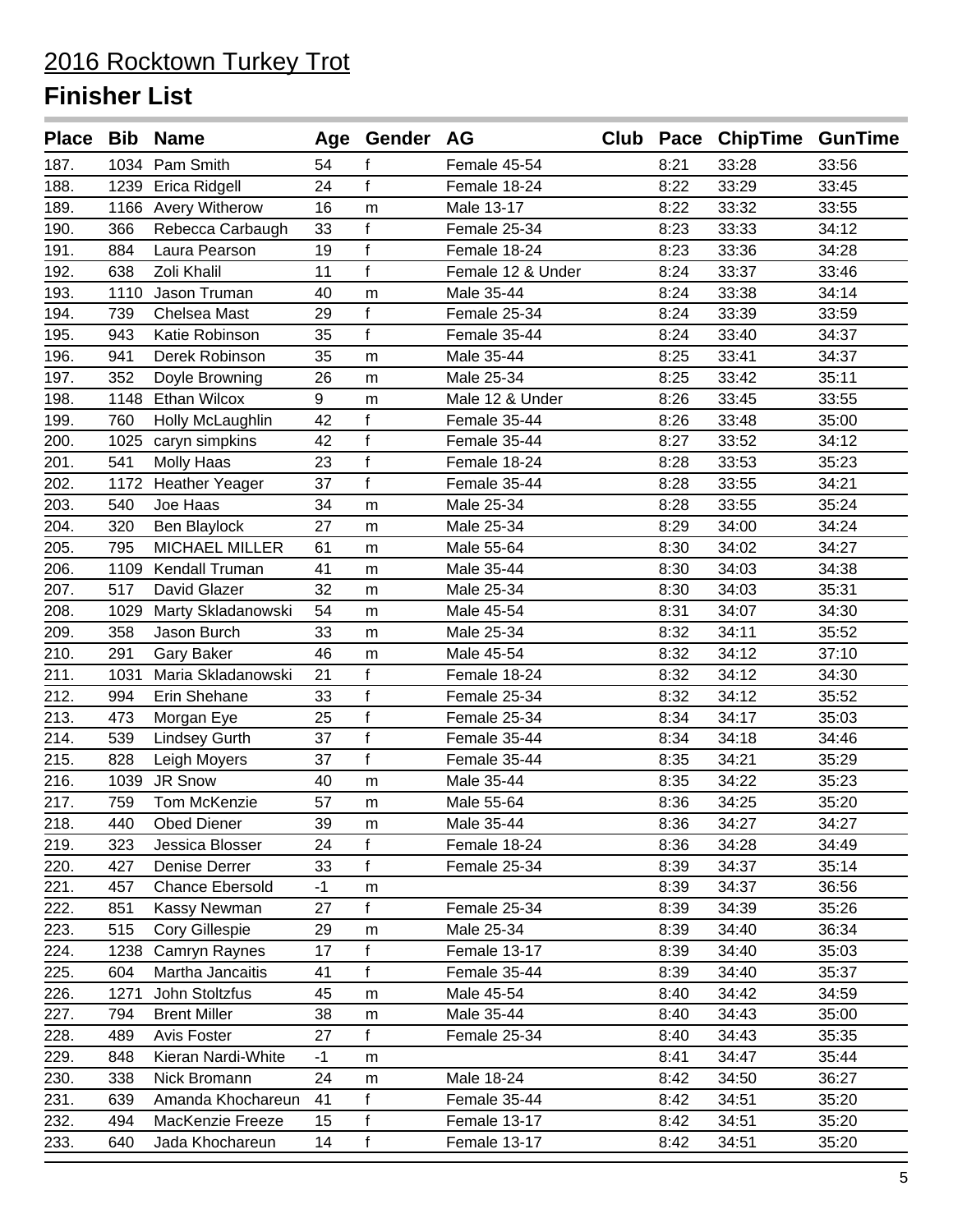|      |      | Place Bib Name          |    | Age Gender AG |                   |      | Club Pace ChipTime GunTime |       |
|------|------|-------------------------|----|---------------|-------------------|------|----------------------------|-------|
| 234. | 578  | <b>Stephanie Higgs</b>  | 39 | f             | Female 35-44      | 8:43 | 34:53                      | 35:27 |
| 235. | 965  | Peter Saeger            | 43 | m             | Male 35-44        | 8:43 | 34:55                      | 36:12 |
| 236. | 429  | <b>Elise Derstine</b>   | 34 | f             | Female 25-34      | 8:43 | 34:56                      | 35:25 |
| 237. | 543  | Palmer Hall             | 11 | m             | Male 12 & Under   | 8:44 | 34:58                      | 34:59 |
| 238. | 322  | <b>Kelly Blosser</b>    | 45 | f             | Female 45-54      | 8:44 | 34:58                      | 35:18 |
| 239. | 989  | Adam Shank              | 32 | m             | Male 25-34        | 8:44 | 35:00                      | 36:13 |
| 240. | 1131 | Jennifer Walsh          | 36 | f             | Female 35-44      | 8:45 | 35:03                      | 36:24 |
| 241. | 1053 | Jeremy Spilman          | 40 | m             | Male 35-44        | 8:45 | 35:03                      | 35:52 |
| 242. | 844  | <b>Stewart Nafziger</b> | 27 | m             | Male 25-34        | 8:45 | 35:04                      | 36:12 |
| 243. | 1266 | James Hiter             | 47 | m             | Male 45-54        | 8:45 | 35:04                      | 36:45 |
| 244. | 1075 | <b>Matt Stuth</b>       | 34 | m             | Male 25-34        | 8:47 | 35:09                      | 35:31 |
| 245. | 354  | James Browning          | 52 | m             | Male 45-54        | 8:47 | 35:09                      | 36:37 |
| 246. | 807  | Lindsay Monger          | 32 | $\mathsf{f}$  | Female 25-34      | 8:47 | 35:11                      | 35:47 |
| 247. |      | 1169 Andy Wood          | 58 | m             | Male 55-64        | 8:48 | 35:13                      | 35:28 |
| 248. | 867  | Seth Ostlund            | 36 | m             | Male 35-44        | 8:48 | 35:15                      | 36:27 |
| 249. | 622  | Anakristen Jones        | 29 | f             | Female 25-34      | 8:48 | 35:15                      | 35:22 |
| 250. | 504  | <b>Dixie Garber</b>     | 44 | $\mathsf{f}$  | Female 35-44      | 8:49 | 35:17                      | 36:33 |
| 251. | 1013 | Vica Shindyapin         | 19 | $\mathsf{f}$  | Female 18-24      | 8:49 | 35:18                      | 35:45 |
| 252. |      | 1156 Kerri Wilson       | 48 | $\mathsf{f}$  | Female 45-54      | 8:49 | 35:18                      | 36:02 |
| 253. | 1047 | Larissa Souza           | 23 | $\mathsf{f}$  | Female 18-24      | 8:49 | 35:20                      | 37:06 |
| 254. | 388  | <b>Tricia Comfort</b>   | 24 | f             | Female 18-24      | 8:50 | 35:21                      | 36:25 |
| 255. | 628  | Scott Joyner            | 50 | m             | Male 45-54        | 8:50 | 35:21                      | 35:54 |
| 256. | 430  | Mike Dickerson          | 39 | m             | Male 35-44        | 8:50 | 35:22                      | 36:38 |
| 257. | 1097 | <b>Xavier Tippett</b>   | 9  | m             | Male 12 & Under   | 8:50 | 35:24                      | 35:24 |
| 258. | 1160 | <b>Richard Wilson</b>   | 64 | m             | Male 55-64        | 8:50 | 35:24                      | 37:10 |
| 259. | 654  | <b>Candice Kleinert</b> | 37 | $\mathsf{f}$  | Female 35-44      | 8:51 | 35:27                      | 36:01 |
| 260. | 740  | Kristi Maxwell          | 44 | f             | Female 35-44      | 8:51 | 35:28                      | 36:11 |
| 261. | 787  | Keown Michael           | 34 | m             | Male 25-34        | 8:52 | 35:29                      | 36:58 |
| 262. | 676  | Meghan Lamm             | 10 | $\mathsf f$   | Female 12 & Under | 8:52 | 35:31                      | 35:36 |
| 263. |      | 1120 Allison Viola      | 28 | $\mathsf{f}$  | Female 25-34      | 8:52 | 35:32                      | 36:12 |
| 264. |      | 1154 Mary Wills         | 49 | $\mathsf f$   | Female 45-54      | 8:53 | 35:34                      | 36:45 |
| 265. | 404  | Molly Crenshaw          | 35 | f             | Female 35-44      | 8:53 | 35:35                      | 37:41 |
| 266. | 923  | <b>Beth Rhodes</b>      | 25 | $\mathsf{f}$  | Female 25-34      | 8:53 | 35:35                      | 35:59 |
| 267. | 801  | <b>Whitney Minnick</b>  | 30 | $\mathsf{f}$  | Female 25-34      | 8:53 | 35:35                      | 37:49 |
| 268. | 810  | Helen Moore             | 53 | $\mathsf{f}$  | Female 45-54      | 8:54 | 35:40                      | 36:35 |
| 269. | 451  | Chase Dunlap            | 26 | m             | Male 25-34        | 8:55 | 35:43                      | 38:29 |
| 270. | 1155 | Zach Wills              | 15 | m             | Male 13-17        | 8:55 | 35:44                      | 36:56 |
| 271. | 283  | Ellen Atwood            | 20 | f             | Female 18-24      | 8:56 | 35:46                      | 36:31 |
| 272. | 552  | <b>Richard Hankins</b>  | 41 | m             | Male 35-44        | 8:56 | 35:46                      | 36:41 |
| 273. | 554  | Holly Harmon            | 25 | f             | Female 25-34      | 8:56 | 35:47                      | 36:10 |
| 274. |      | 1145 David Whitehurst   | 34 | m             | Male 25-34        | 8:57 | 35:49                      | 37:11 |
| 275. | 1094 | <b>Tara Tinsley</b>     | 22 | f             | Female 18-24      | 8:58 | 35:54                      | 37:19 |
| 276. | 421  | <b>Mark Deavers</b>     | 49 | m             | Male 45-54        | 8:59 | 35:57                      | 37:28 |
| 277. | 294  | Becky Baldwin           | 30 | $\mathsf f$   | Female 25-34      | 9:00 | 36:01                      | 37:16 |
| 278. | 746  | Emma Maynard            | 31 | f             | Female 25-34      | 9:00 | 36:02                      | 37:21 |
| 279. | 507  | <b>Guthrie George</b>   | 31 | m             | Male 25-34        | 9:00 | 36:02                      | 36:38 |
| 280. | 900  | Kaitlin Pomerleau       | 28 | f             | Female 25-34      | 9:00 | 36:04                      | 37:35 |
|      |      |                         |    |               |                   |      |                            |       |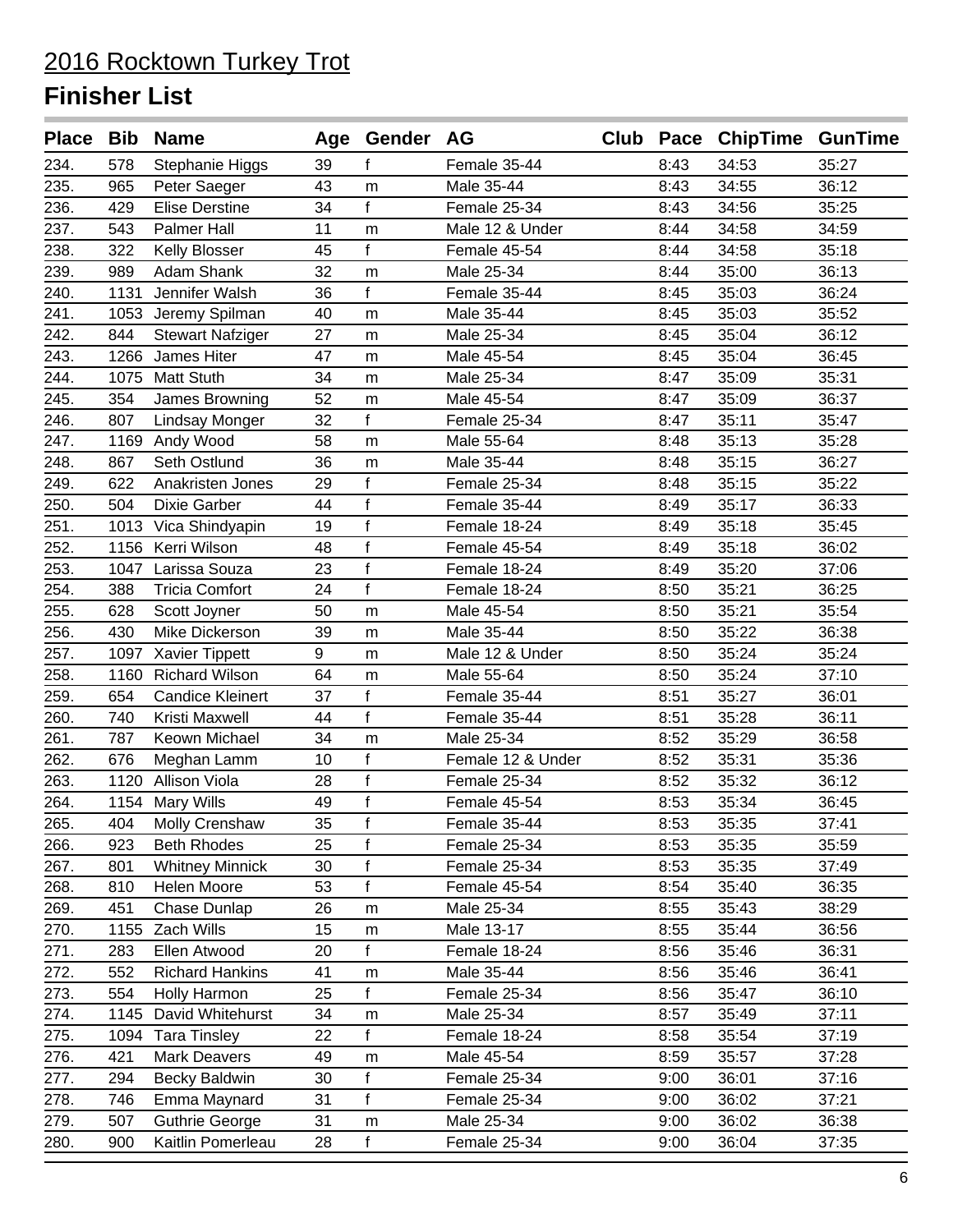|      |      | Place Bib Name           |    | Age Gender AG |                 |      | Club Pace ChipTime GunTime |       |
|------|------|--------------------------|----|---------------|-----------------|------|----------------------------|-------|
| 281. |      | 1112 Marilyn Turner      | 28 | f             | Female 25-34    | 9:01 | 36:06                      | 38:14 |
| 282. | 545  | Mike Ham                 | 54 | m             | Male 45-54      | 9:02 | 36:11                      | 38:07 |
| 283. | 434  | Joyce Diehl              | 62 | f             | Female 55-64    | 9:02 | 36:12                      | 38:08 |
| 284. | 711  | Marc Lonett              | 27 | m             | Male 25-34      | 9:03 | 36:14                      | 37:21 |
| 285. | 945  | Stefanie Rodgers         | 28 | f             | Female 25-34    | 9:03 | 36:14                      | 36:32 |
| 286. | 468  | <b>Erica Estes</b>       | 24 | f             | Female 18-24    | 9:03 | 36:14                      | 36:32 |
| 287. |      | 1209 Tim Weber           | 45 | m             | Male 45-54      | 9:04 | 36:17                      | 37:03 |
| 288. |      | 1035 Hunter Smith        | 16 | m             | Male 13-17      | 9:04 | 36:17                      | 36:20 |
| 289. | 1223 | Omar Gonzalez            | 28 | m             | Male 25-34      | 9:04 | 36:17                      | 37:36 |
| 290. | 385  | <b>NOAH COLLIER</b>      | 8  | m             | Male 12 & Under | 9:04 | 36:18                      | 36:41 |
| 291. | 879  | Simon Parmer             | 15 | m             | Male 13-17      | 9:04 | 36:18                      | 37:09 |
| 292. | 983  | Annie Shaffer            | 43 | f             | Female 35-44    | 9:04 | 36:19                      | 37:07 |
| 293. | 383  | <b>MARK COLLIER</b>      | 40 | m             | Male 35-44      | 9:05 | 36:24                      | 36:48 |
| 294. |      | 1012 Vera Shindyapin     | 21 | f             | Female 18-24    | 9:06 | 36:25                      | 36:51 |
| 295. | 790  | <b>Courtney Miller</b>   | 30 | m             | Male 25-34      | 9:06 | 36:26                      | 38:14 |
| 296. | 1067 | Chris Stoneham           | 52 | m             | Male 45-54      | 9:06 | 36:26                      | 37:43 |
| 297. | 1244 | Sue Klassen              | 55 | $\mathsf{f}$  | Female 55-64    | 9:07 | 36:29                      | 36:55 |
| 298. | 633  | Clara Keane              | 23 | $\mathsf{f}$  | Female 18-24    | 9:07 | 36:30                      | 36:38 |
| 299. | 565  | Kiera Heatwole           | 25 | $\mathsf{f}$  | Female 25-34    | 9:08 | 36:35                      | 37:32 |
| 300. | 1062 | Kaylin Stenson           | 20 | $\mathsf{f}$  | Female 18-24    | 9:08 | 36:35                      | 37:32 |
| 301. | 877  | <b>Trevor Parmer</b>     | 44 | m             | Male 35-44      | 9:09 | 36:37                      | 37:28 |
| 302. | 495  | Michele Freeze           | 48 | f             | Female 45-54    | 9:09 | 36:38                      | 37:06 |
| 303. | 500  | William Galang           | 21 | m             | Male 18-24      | 9:09 | 36:40                      | 37:11 |
| 304. | 648  | Alan Kirk                | 57 | m             | Male 55-64      | 9:09 | 36:40                      | 38:43 |
| 305. | 526  | Carrie Gray              | 38 | f             | Female 35-44    | 9:10 | 36:42                      | 37:18 |
| 306. | 277  | Rodney Arthur            | 60 | m             | Male 55-64      | 9:10 | 36:44                      | 37:45 |
| 307. | 555  | Colton Harmon            | 25 | m             | Male 25-34      | 9:11 | 36:46                      | 37:10 |
| 308. | 1085 | <b>Michelle Swartley</b> | 28 | f             | Female 25-34    | 9:11 | 36:47                      | 37:44 |
| 309. | 1173 | Allison Yoder            | 26 | $\mathsf f$   | Female 25-34    | 9:11 | 36:47                      | 37:44 |
| 310. | 514  | Rachel Gillespie         | 29 | f             | Female 25-34    | 9:11 | 36:48                      | 38:41 |
| 311. | 584  | Keith Holland            | 38 | m             | Male 35-44      | 9:12 | 36:50                      | 37:20 |
| 312. | 585  | Drew Holland             | 10 | m             | Male 12 & Under | 9:12 | 36:51                      | 37:19 |
| 313. | 843  | <b>Esther Nafziger</b>   | 26 | f             | Female 25-34    | 9:12 | 36:52                      | 38:01 |
| 314. | 1063 | Jonathan Stewart         | 31 | m             | Male 25-34      | 9:13 | 36:53                      | 37:13 |
| 315. | 303  | Julie Beatty             | 39 | f             | Female 35-44    | 9:13 | 36:54                      | 37:15 |
| 316. | 1265 | Katie Roy                | 24 | $\mathsf{f}$  | Female 18-24    | 9:13 | 36:54                      | 38:07 |
| 317. | 1020 | <b>Shelby Showalter</b>  | 29 | $\mathsf{f}$  | Female 25-34    | 9:13 | 36:54                      | 37:15 |
| 318. | 1208 | Sarah Thomas             | 26 | $\mathsf f$   | Female 25-34    | 9:13 | 36:56                      | 37:30 |
| 319. | 954  | Allison Rohrer           | 21 | f             | Female 18-24    | 9:14 | 36:57                      | 38:27 |
| 320. | 657  | <b>Brandon Knight</b>    | 25 | m             | Male 25-34      | 9:14 | 36:57                      | 39:44 |
| 321. | 456  | Anita Early              | 51 | f             | Female 45-54    | 9:14 | 36:57                      | 38:27 |
| 322. | 408  | Sara Crummett            | 37 | f             | Female 35-44    | 9:15 | 37:01                      | 37:22 |
| 323. | 572  | Dan Henry                | 29 | m             | Male 25-34      | 9:15 | 37:02                      | 38:54 |
| 324. | 349  | Jessica Browne           | 37 | f             | Female 35-44    | 9:15 | 37:03                      | 37:59 |
| 325. | 1269 | Monica Brunk             | 20 | f             | Female 18-24    | 9:15 | 37:04                      | 37:49 |
| 326. | 573  | Amanda Henry             | 28 | f             | Female 25-34    | 9:15 | 37:04                      | 38:54 |
| 327. | 984  | <b>Greg Shaffer</b>      | 42 | m             | Male 35-44      | 9:16 | 37:05                      | 37:52 |
|      |      |                          |    |               |                 |      |                            |       |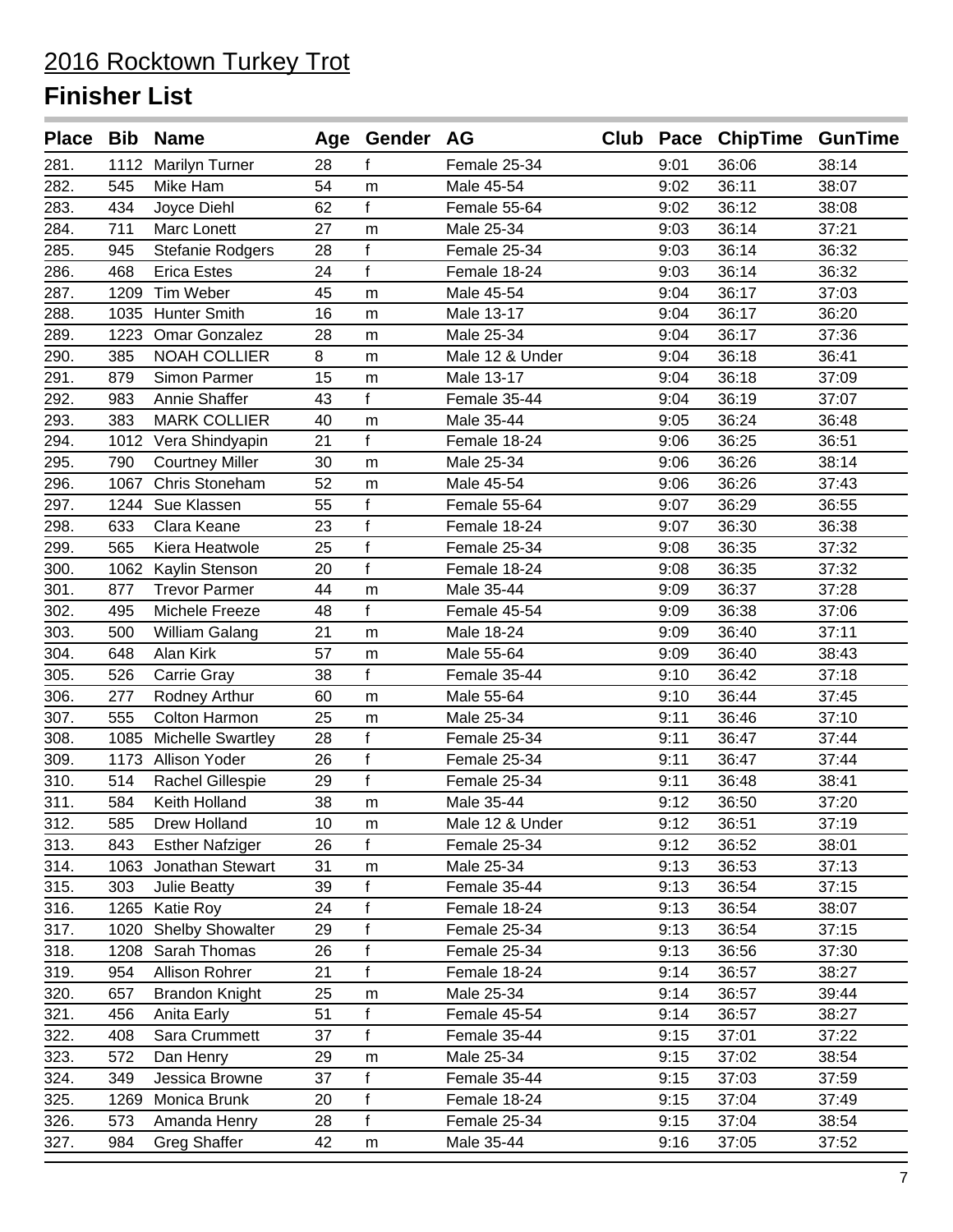| <b>Place</b> |      | <b>Bib Name</b>           |    | Age Gender AG |                   |      | Club Pace ChipTime GunTime |       |
|--------------|------|---------------------------|----|---------------|-------------------|------|----------------------------|-------|
| 328.         |      | 1245 Matt Johl            | 28 | m             | Male 25-34        | 9:17 | 37:10                      | 38:07 |
| 329.         | 753  | Shannon McClay            | 21 | f             | Female 18-24      | 9:17 | 37:11                      | 38:25 |
| 330.         | 1247 | Jamie Wyles               | 26 | f             | Female 25-34      | 9:17 | 37:12                      | 38:06 |
| 331.         | 728  | <b>Troy Macdonald</b>     | 24 | m             | Male 18-24        | 9:18 | 37:13                      | 38:06 |
| 332.         | 1248 | Tom Wyles                 | 25 | m             | Male 25-34        | 9:18 | 37:14                      | 38:06 |
| 333.         | 827  | Shane Moyerman            | 40 | m             | Male 35-44        | 9:18 | 37:16                      | 37:38 |
| 334.         |      | 1100 Karin Tollefson-Hall | 41 | f             | Female 35-44      | 9:19 | 37:17                      | 37:53 |
| 335.         | 826  | Amber Moyerman            | 39 | $\mathsf{f}$  | Female 35-44      | 9:19 | 37:17                      | 37:38 |
| 336.         | 1176 | grace yoder               | 27 | f             | Female 25-34      | 9:19 | 37:17                      | 40:07 |
| 337.         | 1130 | <b>Brad Walsh</b>         | 35 | m             | Male 35-44        | 9:19 | 37:18                      | 38:39 |
| 338.         | 1179 | mike yoder                | 30 | m             | Male 25-34        | 9:19 | 37:19                      | 40:07 |
| 339.         | 612  | Sharon Jerlinski          | 58 | f             | Female 55-64      | 9:19 | 37:19                      | 37:59 |
| 340.         | 379  | <b>Bob Coakley</b>        | 67 | m             | Male 65+          | 9:19 | 37:20                      | 38:34 |
| 341.         | 930  | <b>Henry Riner</b>        | 10 | m             | Male 12 & Under   | 9:20 | 37:21                      | 37:54 |
| 342.         | 701  | Kelly Llewellyn           | 51 | f             | Female 45-54      | 9:20 | 37:21                      | 37:30 |
| 343.         | 542  | Sequoia Hall              | 9  | $\mathbf f$   | Female 12 & Under | 9:20 | 37:22                      | 37:53 |
| 344.         | 357  | Ramon Bruno               | 40 | m             | Male 35-44        | 9:20 | 37:22                      | 38:48 |
| 345.         | 582  | Susie Hoffman             | 45 | $\mathsf{f}$  | Female 45-54      | 9:20 | 37:22                      | 38:09 |
| 346.         | 1147 | Raquel Wilcox             | 34 | $\mathsf{f}$  | Female 25-34      | 9:20 | 37:24                      | 37:34 |
| 347.         | 929  | <b>Addie Riner</b>        | 13 | $\mathsf{f}$  | Female 13-17      | 9:21 | 37:25                      | 37:58 |
| 348.         | 324  | Elissa Blosser            | 41 | f             | Female 35-44      | 9:21 | 37:27                      | 37:50 |
| 349.         |      | 1192 Justin Zenz          | 31 | m             | Male 25-34        | 9:22 | 37:30                      | 38:22 |
| 350.         | 411  | Diane D'Amico             | 65 | f             | Female 65+        | 9:22 | 37:30                      | 38:24 |
| 351.         | 1061 | <b>Heather Stempien</b>   | 24 | f             | Female 18-24      | 9:22 | 37:30                      | 38:53 |
| 352.         | 928  | Jennifer Riner            | 40 | f             | Female 35-44      | 9:22 | 37:30                      | 38:05 |
| 353.         | 882  | <b>Steve Parsons</b>      | 71 | m             | Male 65+          | 9:23 | 37:33                      | 40:01 |
| 354.         | 655  | Madeline Klim             | 28 | $\mathsf{f}$  | Female 25-34      | 9:23 | 37:34                      | 38:07 |
| 355.         | 733  | Alexandra Marold          | 30 | $\mathbf{f}$  | Female 25-34      | 9:23 | 37:36                      | 38:23 |
| 356.         | 557  | Rachael Harnish           | 28 | f             | Female 25-34      | 9:24 | 37:37                      | 38:18 |
| 357.         | 556  | Carissa Harnish           | 24 | $\mathsf{f}$  | Female 18-24      | 9:24 | 37:37                      | 38:18 |
| 358.         | 1218 | Payton Wright             | 9  | m             | Male 12 & Under   | 9:24 | 37:40                      | 38:05 |
| 359.         | 482  | Jessica Fitzgerald        | 28 | f             | Female 25-34      | 9:25 | 37:41                      | 38:37 |
| 360.         | 840  | <b>Kristen Myers</b>      | 25 | f             | Female 25-34      | 9:25 | 37:41                      | 38:37 |
| 361.         | 731  | <b>Chris Marfield</b>     | 31 | m             | Male 25-34        | 9:25 | 37:44                      | 39:28 |
| 362.         | 1151 | <b>Marcy Williams</b>     | 54 | f             | Female 45-54      | 9:26 | 37:45                      | 38:16 |
| 363.         | 730  | Samantha Marfield         | 27 | f             | Female 25-34      | 9:26 | 37:46                      | 39:29 |
| 364.         | 646  | Mackenzie Kinney          | 24 | f             | Female 18-24      | 9:26 | 37:46                      | 38:34 |
| 365.         | 1187 | Megan Young               | 99 | f             | Female No Age     | 9:26 | 37:47                      | 38:34 |
| 366.         | 710  | Alexandra Loginov         | 30 | f             | Female 25-34      | 9:27 | 37:49                      | 37:57 |
| 367.         |      | 1009 Teresa Shifflett     | 45 | f             | Female 45-54      | 9:27 | 37:50                      | 38:23 |
| 368.         | 1141 | <b>Christian Wernig</b>   | 26 | m             | Male 25-34        | 9:28 | 37:53                      | 38:59 |
| 369.         | 678  | <b>Kristin Landes</b>     | 29 | f             | Female 25-34      | 9:28 | 37:53                      | 38:59 |
| 370.         | 316  | Ann Bill                  | 73 | f             | Female 65+        | 9:28 | 37:54                      | 39:29 |
| 371.         | 951  | Natalie Rohrer            | 23 | f             | Female 18-24      | 9:28 | 37:54                      | 39:02 |
| 372.         | 307  | Athena Benton             | 17 | $\mathsf{f}$  | Female 13-17      | 9:28 | 37:56                      | 40:05 |
| 373.         | 962  | Lucie Rutherford          | 16 | f             | Female 13-17      | 9:29 | 37:58                      | 40:05 |
| 374.         | 397  | Amber Corriston           | 40 | $\mathsf f$   | Female 35-44      | 9:29 | 38:00                      | 39:01 |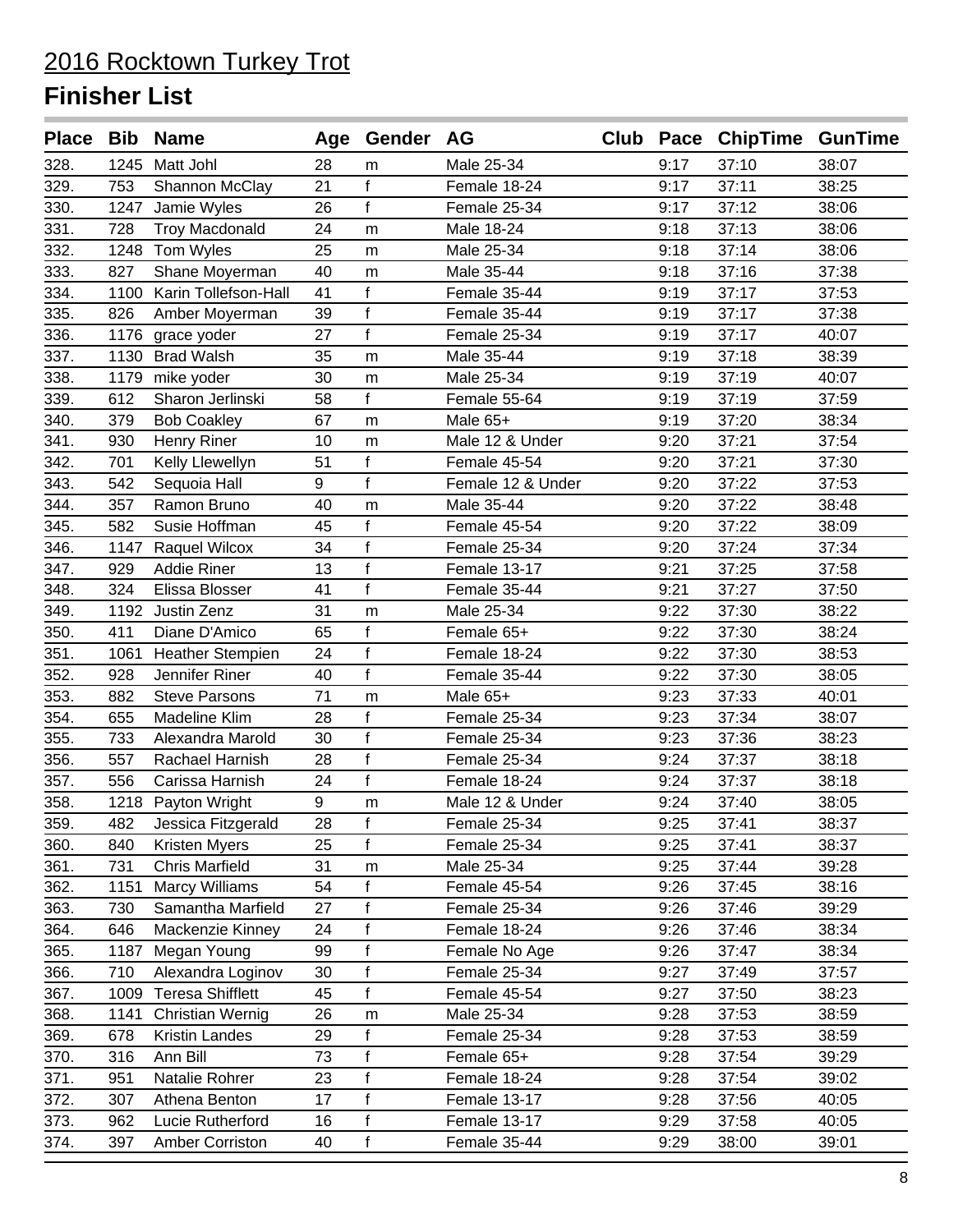|      |      | Place Bib Name          |    | Age Gender AG |                   |      | Club Pace ChipTime GunTime |       |
|------|------|-------------------------|----|---------------|-------------------|------|----------------------------|-------|
| 375. | 396  | Ryan Corriston          | 41 | m             | Male 35-44        | 9:29 | 38:00                      | 39:01 |
| 376. | 825  | Angel Mosley            | 28 | f             | Female 25-34      | 9:29 | 38:00                      | 39:06 |
| 377. | 364  | Kathy Campbell          | 47 | $\mathsf{f}$  | Female 45-54      | 9:30 | 38:03                      | 39:08 |
| 378. | 846  | Brennan Nardi           | 45 | f             | Female 45-54      | 9:30 | 38:03                      | 39:02 |
| 379. | 845  | <b>Cristine Nardi</b>   | 50 | f             | Female 45-54      | 9:30 | 38:04                      | 39:02 |
| 380. | 937  | Jeannine Rittenhouse    | 38 | f             | Female 35-44      | 9:31 | 38:05                      | 39:35 |
| 381. | 938  | <b>Erik Rittenhouse</b> | 40 | m             | Male 35-44        | 9:31 | 38:05                      | 39:36 |
| 382. | 925  | Kelly Richardson        | 38 | f             | Female 35-44      | 9:31 | 38:06                      | 39:19 |
| 383. | 686  | Seth Lawson             | 35 | m             | Male 35-44        | 9:31 | 38:08                      | 39:21 |
| 384. | 1194 | <b>Tracy Zinn</b>       | 41 | $\mathsf{f}$  | Female 35-44      | 9:32 | 38:09                      | 38:20 |
| 385. | 410  | Leyna Damico            | 30 | f             | Female 25-34      | 9:33 | 38:13                      | 39:05 |
| 386. | 1003 | <b>Isaac Shickel</b>    | 25 | m             | Male 25-34        | 9:33 | 38:13                      | 40:15 |
| 387. | 998  | Jessica Shickel         | 23 | $\mathsf{f}$  | Female 18-24      | 9:33 | 38:13                      | 40:15 |
| 388. | 447  | Lucy Dunaway            | 33 | f             | Female 25-34      | 9:34 | 38:17                      | 38:50 |
| 389. | 304  | <b>Allison Bechtel</b>  | 33 | f             | Female 25-34      | 9:34 | 38:19                      | 39:53 |
| 390. | 831  | <b>Tracy Moyers</b>     | 26 | $\mathsf{f}$  | Female 25-34      | 9:34 | 38:19                      | 38:58 |
| 391. | 1078 | <b>Brendan Sudol</b>    | 28 | m             | Male 25-34        | 9:34 | 38:19                      | 39:53 |
| 392. | 305  | <b>CE Bechtel</b>       | 33 | m             | Male 25-34        | 9:34 | 38:20                      | 39:53 |
| 393. | 438  | Kari Diener             | 40 | f             | Female 35-44      | 9:35 | 38:24                      | 39:15 |
| 394. | 544  | <b>Quillon Hall</b>     | 43 | m             | Male 35-44        | 9:35 | 38:24                      | 39:02 |
| 395. | 1111 | Shawn Tucker            | 42 | f             | Female 35-44      | 9:36 | 38:25                      | 39:55 |
| 396. | 1056 | RaMona Stahl            | 56 | $\mathsf f$   | Female 55-64      | 9:37 | 38:32                      | 39:52 |
| 397. | 592  | <b>Holly Huddle</b>     | 52 | $\mathsf{f}$  | Female 45-54      | 9:37 | 38:32                      | 39:52 |
| 398. | 567  | Morgan Heckman          | 19 | f             | Female 18-24      | 9:38 | 38:33                      | 39:52 |
| 399. | 401  | <b>Brenna Cowardin</b>  | 20 | $\mathsf{f}$  | Female 18-24      | 9:38 | 38:33                      | 39:52 |
| 400. |      | 1006 Lauren Shifflett   | 29 | f             | Female 25-34      | 9:38 | 38:33                      | 39:28 |
| 401. | 629  | Rachael Kahelin         | 24 | f             | Female 18-24      | 9:38 | 38:34                      | 39:59 |
| 402. | 1251 | Evan Kulp               | 11 | m             | Male 12 & Under   | 9:38 | 38:35                      | 38:49 |
| 403. | 875  | Barbara Palmer          | 54 | f             | Female 45-54      | 9:38 | 38:36                      | 38:59 |
| 404. | 964  | Krista Saeger           | 46 | f             | Female 45-54      | 9:38 | 38:36                      | 39:50 |
| 405. | 637  | Meg Kennell             | 27 | $\mathsf f$   | Female 25-34      | 9:39 | 38:40                      | 40:28 |
| 406. |      | 1149 Laura Williams     | 39 | f             | Female 35-44      | 9:40 | 38:41                      | 40:06 |
| 407. | 907  | Sandra Quigg            | 51 | f             | Female 45-54      | 9:40 | 38:43                      | 39:37 |
| 408. | 1021 | <b>Holly Simmers</b>    | 35 | f             | Female 35-44      | 9:40 | 38:43                      | 40:51 |
| 409. | 957  | Daniel Rohrer           | 21 | m             | Male 18-24        | 9:40 | 38:43                      | 38:52 |
| 410. | 319  | <b>Laurel Black</b>     | 30 | f             | Female 25-34      | 9:40 | 38:44                      | 39:58 |
| 411. | 684  | Cooper Landes           | 9  | m             | Male 12 & Under   | 9:40 | 38:44                      | 40:09 |
| 412. | 1150 | Peter Williams          | 40 | m             | Male 35-44        | 9:41 | 38:46                      | 40:10 |
| 413. | 524  | Clif Goodwin            | 69 | m             | Male 65+          | 9:41 | 38:46                      | 40:51 |
| 414. | 290  | <b>Brittany Baker</b>   | 24 | f             | Female 18-24      | 9:41 | 38:46                      | 41:43 |
| 415. | 395  | Anthony Corrado         | 44 | m             | Male 35-44        | 9:41 | 38:46                      | 40:44 |
| 416. | 677  | Jana Landes             | 44 | f             | Female 35-44      | 9:41 | 38:47                      | 40:12 |
| 417. | 603  | Sara Kate Jancaitis     | 38 | $\mathsf f$   | Female 35-44      | 9:42 | 38:51                      | 40:57 |
| 418. | 313  | <b>Holly Bill</b>       | 14 | f             | Female 13-17      | 9:42 | 38:51                      | 39:12 |
| 419. | 369  | Mara Carlson            | 9  | f             | Female 12 & Under | 9:42 | 38:51                      | 39:02 |
| 420. | 268  | Jo Ansah                | 54 | f             | Female 45-54      | 9:42 | 38:52                      | 40:14 |
| 421. | 625  | Kim Jordan              | 45 | f             | Female 45-54      | 9:44 | 38:58                      | 39:33 |
|      |      |                         |    |               |                   |      |                            |       |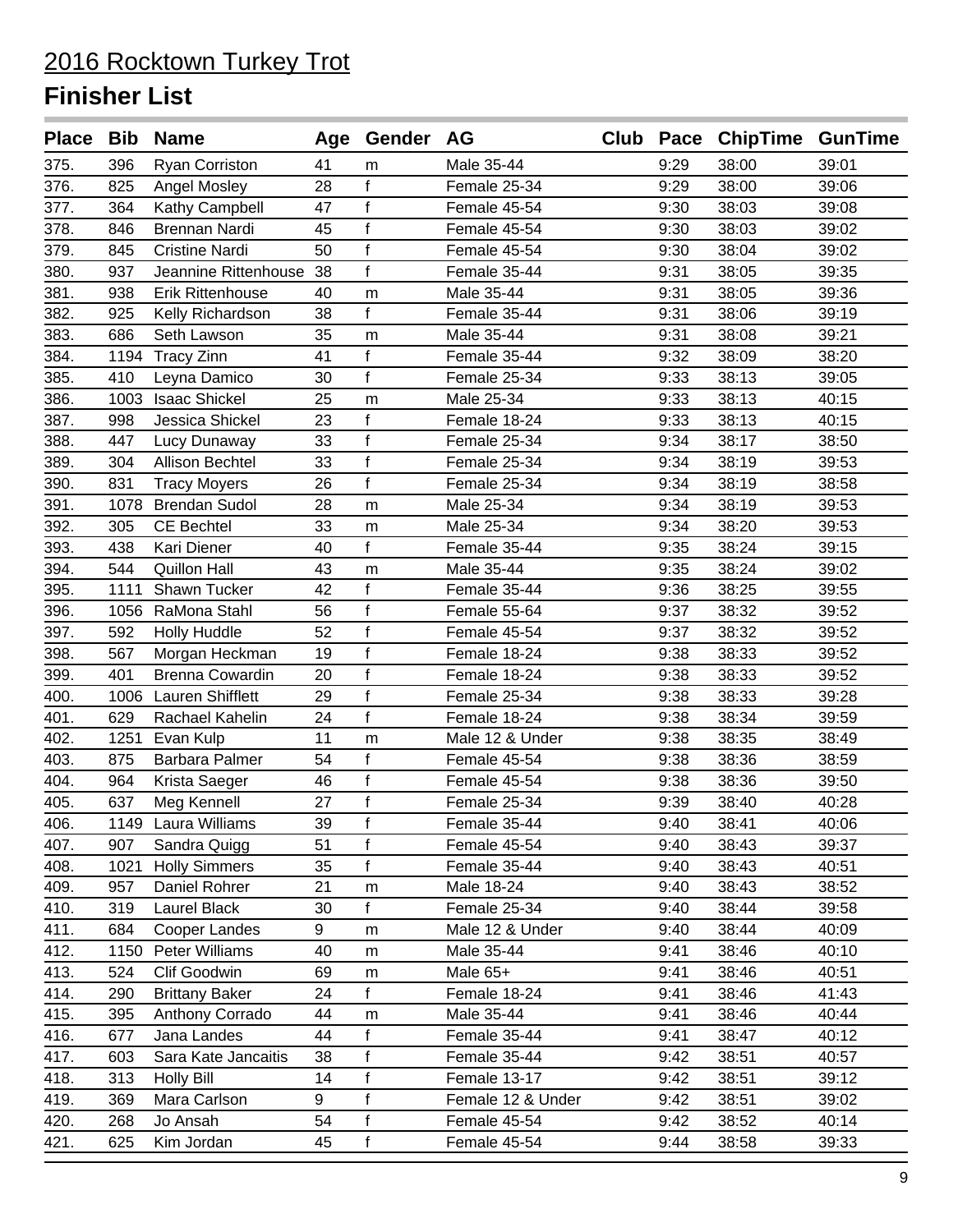|      |      | Place Bib Name          |                | Age Gender AG |                   |       | Club Pace ChipTime GunTime |       |
|------|------|-------------------------|----------------|---------------|-------------------|-------|----------------------------|-------|
| 422. | 626  | Stuart Jordan           | 47             | m             | Male 45-54        | 9:44  | 38:59                      | 39:33 |
| 423. | 981  | brian selders           | 52             | m             | Male 45-54        | 9:45  | 39:01                      | 41:45 |
| 424. | 368  | <b>Matthew Carlson</b>  | 41             | m             | Male 35-44        | 9:45  | 39:02                      | 39:14 |
| 425. | 425  | Joe Define              | 34             | m             | Male 25-34        | 9:46  | 39:05                      | 39:45 |
| 426. | 985  | Rennie Shaffer          | 11             | f             | Female 12 & Under | 9:46  | 39:06                      | 39:07 |
| 427. | 424  | Zoe Deeble              | 11             | f             | Female 12 & Under | 9:46  | 39:06                      | 39:07 |
| 428. | 314  | Caroline Bill           | 46             | f             | Female 45-54      | 9:47  | 39:10                      | 40:43 |
| 429. | 632  | Glen Kauffman           | 55             | m             | Male 55-64        | 9:48  | 39:14                      | 39:44 |
| 430. | 580  | Nate Hissong            | 41             | m             | Male 35-44        | 9:49  | 39:17                      | 40:16 |
| 431. | 400  | David Cowan             | 23             | m             | Male 18-24        | 9:51  | 39:26                      | 41:29 |
| 432. | 762  | Shane McLaughlin        | 24             | m             | Male 18-24        | 9:51  | 39:26                      | 40:37 |
| 433. | 1103 | <b>Meredith Trotter</b> | 31             | $\mathsf{f}$  | Female 25-34      | 9:51  | 39:27                      | 41:45 |
| 434. | 1005 | <b>Emily Shickel</b>    | 22             | f             | Female 18-24      | 9:51  | 39:27                      | 41:29 |
| 435. | 353  | Leanne Browning         | 23             | f             | Female 18-24      | 9:52  | 39:29                      | 41:08 |
| 436. |      | 1126 Tamara             | 42             | f             | Female 35-44      | 9:52  | 39:29                      | 41:39 |
| 437. | 1083 | lan Suter               | 14             | m             | Male 13-17        | 9:52  | 39:29                      | 40:37 |
| 438. | 282  | Harry Atwood            | 53             | m             | Male 45-54        | 9:52  | 39:31                      | 40:15 |
| 439. | 553  | Lori Hankins            | 40             | f             | Female 35-44      | 9:52  | 39:31                      | 40:29 |
| 440. | 818  | <b>Chad Morris</b>      | 37             | m             | Male 35-44        | 9:53  | 39:33                      | 40:31 |
| 441. | 922  | Angie Rhodes            | 51             | $\mathbf{f}$  | Female 45-54      | 9:53  | 39:34                      | 40:00 |
| 442. | 1098 | <b>Connor Tobin</b>     | $-1$           | m             |                   | 9:53  | 39:36                      | 40:56 |
| 443. | 1002 | <b>Stevie Shickel</b>   | 22             | f             | Female 18-24      | 9:53  | 39:36                      | 41:36 |
| 444. | 574  | Rachel Herr             | 34             | $\mathsf{f}$  | Female 25-34      | 9:54  | 39:37                      | 40:04 |
| 445. | 520  | Melissa Gnagey          | 30             | f             | Female 25-34      | 9:54  | 39:37                      | 40:04 |
| 446. | 1099 | Erin Tobin              | 99             | f             | Female No Age     | 9:54  | 39:37                      | 40:56 |
| 447. | 689  | David Lee               | 27             | m             | Male 25-34        | 9:54  | 39:38                      | 41:36 |
| 448. | 519  | <b>Merridy Gnagey</b>   | 36             | f             | Female 35-44      | 9:54  | 39:38                      | 40:04 |
| 449. | 1272 | <b>Maddie Hunt</b>      | 29             | f             | Female 25-34      | 9:55  | 39:43                      | 41:10 |
| 450. | 824  | AJ Mosley               | 29             | m             | Male 25-34        | 9:56  | 39:45                      | 40:50 |
| 451. | 508  | Sue George              | 41             | f             | Female 35-44      | 9:56  | 39:47                      | 41:10 |
| 452. | 635  | Lea Keller              | 35             | f             | Female 35-44      | 9:57  | 39:49                      | 39:54 |
| 453. | 853  | Salem Nganga            | 25             | m             | Male 25-34        | 9:57  | 39:49                      | 40:50 |
| 454. | 339  | Kate Bromann            | 58             | f             | Female 55-64      | 9:57  | 39:51                      | 41:30 |
| 455. |      | 1242 Alyssa Fiore       | 30             | f             | Female 25-34      | 9:57  | 39:52                      | 41:01 |
| 456. |      | 1073 David Stringham    | 35             | m             | Male 35-44        | 9:58  | 39:53                      | 42:16 |
| 457. | 885  | Andrew Pearson          | 52             | m             | Male 45-54        | 9:58  | 39:53                      | 40:55 |
| 458. | 1014 | Kristina Shindyapin     | 27             | f             | Female 25-34      | 9:58  | 39:56                      | 40:23 |
| 459. | 266  | Olga Anisimova          | 25             | f             | Female 25-34      | 9:59  | 39:57                      | 40:25 |
| 460. | 649  | Genevieve Kirk          | 23             | f             | Female 18-24      | 9:59  | 39:58                      | 40:40 |
| 461. | 893  | <b>Samuel Peters</b>    | $\overline{7}$ | m             | Male 12 & Under   | 10:00 | 40:03                      | 41:38 |
| 462. | 680  | Phil Landes             | 53             | m             | Male 45-54        | 10:01 | 40:07                      | 41:34 |
| 463. | 683  | <b>Tyson Landes</b>     | 12             | m             | Male 12 & Under   | 10:01 | 40:07                      | 41:35 |
| 464. | 942  | Daniel Robinson         | $-1$           | m             |                   | 10:01 | 40:08                      | 42:34 |
| 465. | 940  | Kim Robinson            | 99             | f             | Female No Age     | 10:01 | 40:08                      | 42:34 |
| 466. | 852  | Bethany Newman          | 18             | f             | Female 18-24      | 10:02 | 40:10                      | 41:25 |
| 467. | 620  | Cai Johnstone-Yellin    | 9              | m             | Male 12 & Under   | 10:02 | 40:11                      | 42:14 |
| 468. | 325  | Janna Blosser           | 53             | $\mathbf{f}$  | Female 45-54      | 10:03 | 40:13                      | 40:35 |
|      |      |                         |                |               |                   |       |                            |       |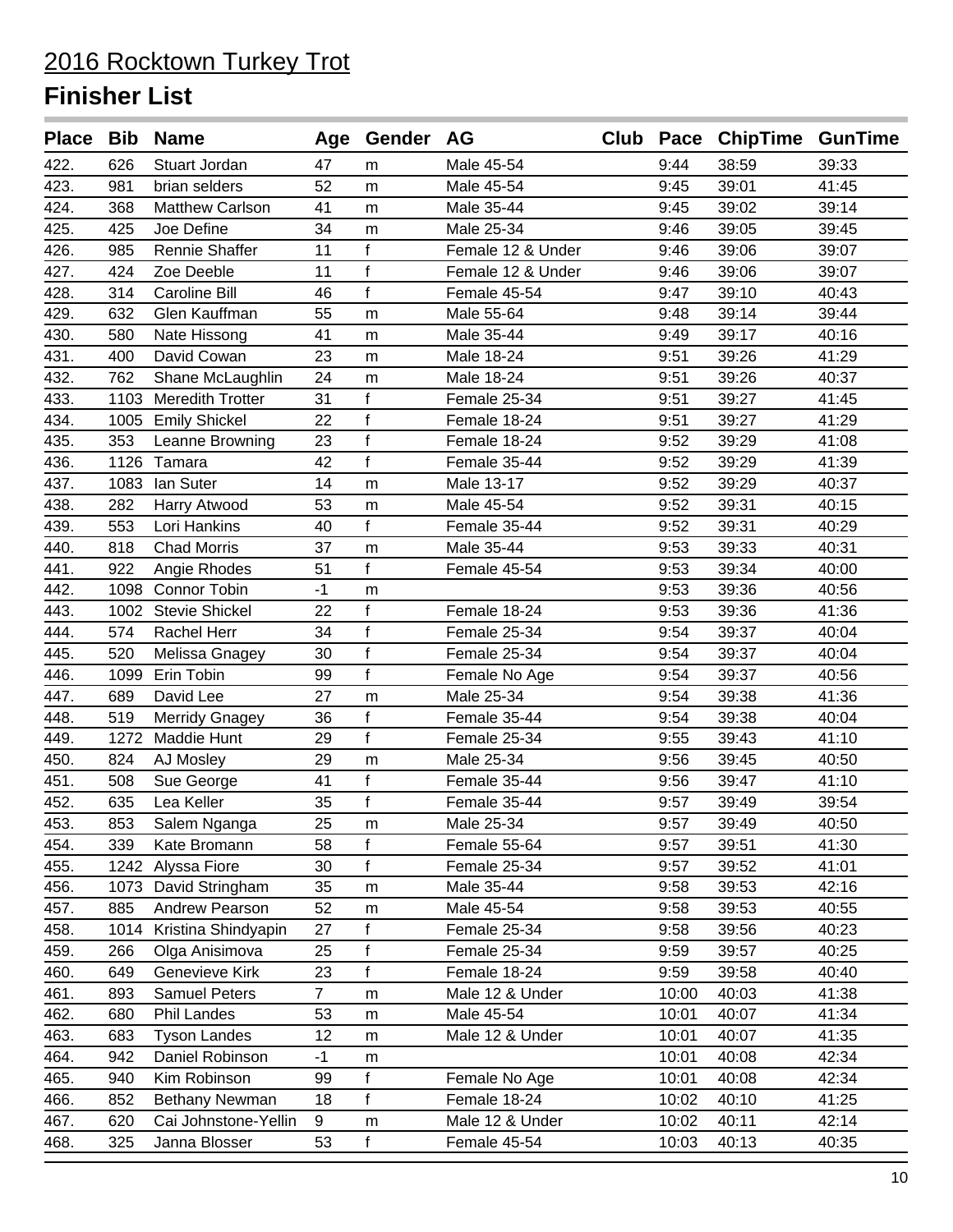|      |      | Place Bib Name           |    | Age Gender AG  |                   |       | Club Pace ChipTime GunTime |       |
|------|------|--------------------------|----|----------------|-------------------|-------|----------------------------|-------|
| 469. |      | 1168 Victoria Wood       | 22 | f              | Female 18-24      | 10:03 | 40:15                      | 40:59 |
| 470. | 618  | Jason                    | 42 | m              | Male 35-44        | 10:03 | 40:15                      | 42:21 |
| 471. | 889  | <b>Krista Peters</b>     | 40 | f              | Female 35-44      | 10:04 | 40:17                      | 41:52 |
| 472. | 377  | Ashlie Clar              | 22 | $\mathsf{f}$   | Female 18-24      | 10:04 | 40:17                      | 41:39 |
| 473. | 894  | keyana phelps            | 23 | $\mathbf f$    | Female 18-24      | 10:04 | 40:17                      | 41:40 |
| 474. |      | 1222 Camille Kidwell     | 22 | f              | Female 18-24      | 10:04 | 40:18                      | 41:00 |
| 475. | 403  | <b>Heather Crawford</b>  | 32 | $\mathsf{f}$   | Female 25-34      | 10:04 | 40:19                      | 40:56 |
| 476. | 311  | Sarah Berry              | 34 | f              | Female 25-34      | 10:05 | 40:21                      | 40:59 |
| 477. | 792  | <b>Jay Miller</b>        | 53 | m              | Male 45-54        | 10:05 | 40:21                      | 41:25 |
| 478. | 1171 | Susan Wright             | 37 | f              | Female 35-44      | 10:05 | 40:24                      | 41:50 |
| 479. | 842  | <b>Taylor Myers</b>      | 10 | $\mathsf f$    | Female 12 & Under | 10:06 | 40:26                      | 41:11 |
| 480. | 910  | Andrea Ray               | 53 | $\mathbf{f}$   | Female 45-54      | 10:08 | 40:34                      | 42:49 |
| 481. | 335  | Sarah Branner            | 26 | f              | Female 25-34      | 10:09 | 40:37                      | 41:41 |
| 482. | 327  | Nathan Bonora            | 52 | m              | Male 45-54        | 10:09 | 40:40                      | 41:00 |
| 483. | 297  | <b>Charlotte Barnett</b> | 27 | f              | Female 25-34      | 10:10 | 40:41                      | 42:29 |
| 484. | 329  | Mike Borowy              | 32 | m              | Male 25-34        | 10:10 | 40:41                      | 41:01 |
| 485. | 328  | Megan Borowy             | 29 | f              | Female 25-34      | 10:10 | 40:42                      | 41:01 |
| 486. | 896  | Dino Pignotti            | 47 | m              | Male 45-54        | 10:10 | 40:43                      | 42:58 |
| 487. | 1070 | Kristi Strang            | 36 | $\mathsf{f}$   | Female 35-44      | 10:11 | 40:46                      | 42:54 |
| 488. | 337  | Melissa Brinkley         | 24 | f              | Female 18-24      | 10:11 | 40:48                      | 41:27 |
| 489. | 1072 | jamie straub             | 40 | $\mathsf{P}$   |                   | 10:11 | 40:48                      | 41:08 |
| 490. |      | 1261 Taylor Jones        | 25 | f              | Female 25-34      | 10:14 | 40:57                      | 41:10 |
| 491. | 332  | Kathryn Boulware         | 26 | $\mathbf f$    | Female 25-34      | 10:14 | 40:58                      | 43:05 |
| 492. | 597  | Megan Hunter             | 24 | f              | Female 18-24      | 10:14 | 40:58                      | 42:57 |
| 493. | 1004 | Hannah Shickel           | 26 | $\mathsf{f}$   | Female 25-34      | 10:14 | 41:00                      | 43:04 |
| 494. | 378  | Rebecca Claytor          | 25 | $\mathbf f$    | Female 25-34      | 10:15 | 41:01                      | 43:05 |
| 495. | 944  | Dana Roderick            | 38 | $\overline{f}$ | Female 35-44      | 10:15 | 41:01                      | 41:51 |
| 496. | 1023 | Amanda Simmons           | 41 | f              | Female 35-44      | 10:15 | 41:01                      | 41:51 |
| 497. | 599  | Abigail Hunter           | 21 | $\mathsf f$    | Female 18-24      | 10:15 | 41:02                      | 43:01 |
| 498. |      | 1084 Lynn Swanson        | 60 | $\mathbf{f}$   | Female 55-64      | 10:15 | 41:04                      | 43:17 |
| 499. | 528  | Erika Gregory            | 40 | $\mathsf f$    | Female 35-44      | 10:17 | 41:09                      | 43:13 |
| 500. | 921  | <b>LAURA RHODES</b>      | 43 | f              | Female 35-44      | 10:18 | 41:13                      | 42:38 |
| 501. | 865  | <b>Fred Ostlund</b>      | 64 | m              | Male 55-64        | 10:18 | 41:14                      | 43:37 |
| 502. | 1262 | <b>Misty Williams</b>    | 34 | f              | Female 25-34      | 10:19 | 41:17                      | 41:27 |
| 503. | 1249 | Lisa Bowen               | 37 | f              | Female 35-44      | 10:19 | 41:18                      | 43:53 |
| 504. | 641  | Heather Killen           | 32 | f              | Female 25-34      | 10:19 | 41:19                      | 42:48 |
| 505. | 1037 | Marshall Smith           | 11 | m              | Male 12 & Under   | 10:20 | 41:23                      | 43:36 |
| 506. | 333  | <b>Brock Boulware</b>    | 25 | m              | Male 25-34        | 10:20 | 41:24                      | 43:29 |
| 507. | 1033 | <b>Chris Smith</b>       | 41 | m              | Male 35-44        | 10:22 | 41:32                      | 43:43 |
| 508. | 590  | Anya Horning             | 24 | f              | Female 18-24      | 10:23 | 41:34                      | 42:11 |
| 509. | 558  | Josh Harold              | 36 | m              | Male 35-44        | 10:23 | 41:35                      | 42:30 |
| 510. | 444  | Harriet Dorrington       | 24 | f              | Female 18-24      | 10:23 | 41:35                      | 42:29 |
| 511. | 422  | Laurie Deavers           | 41 | f              | Female 35-44      | 10:24 | 41:37                      | 43:08 |
| 512. | 300  | Jennifer Bauman          | 48 | f              | Female 45-54      | 10:24 | 41:38                      | 43:07 |
| 513. | 575  | <b>Becky Hess</b>        | 48 | f              | Female 45-54      | 10:24 | 41:40                      | 41:40 |
| 514. | 995  | Tanya Shenk              | 44 | f              | Female 35-44      | 10:25 | 41:42                      | 42:59 |
| 515. | 859  | Janet North              | 48 | $\mathsf f$    | Female 45-54      | 10:25 | 41:42                      | 43:08 |
|      |      |                          |    |                |                   |       |                            |       |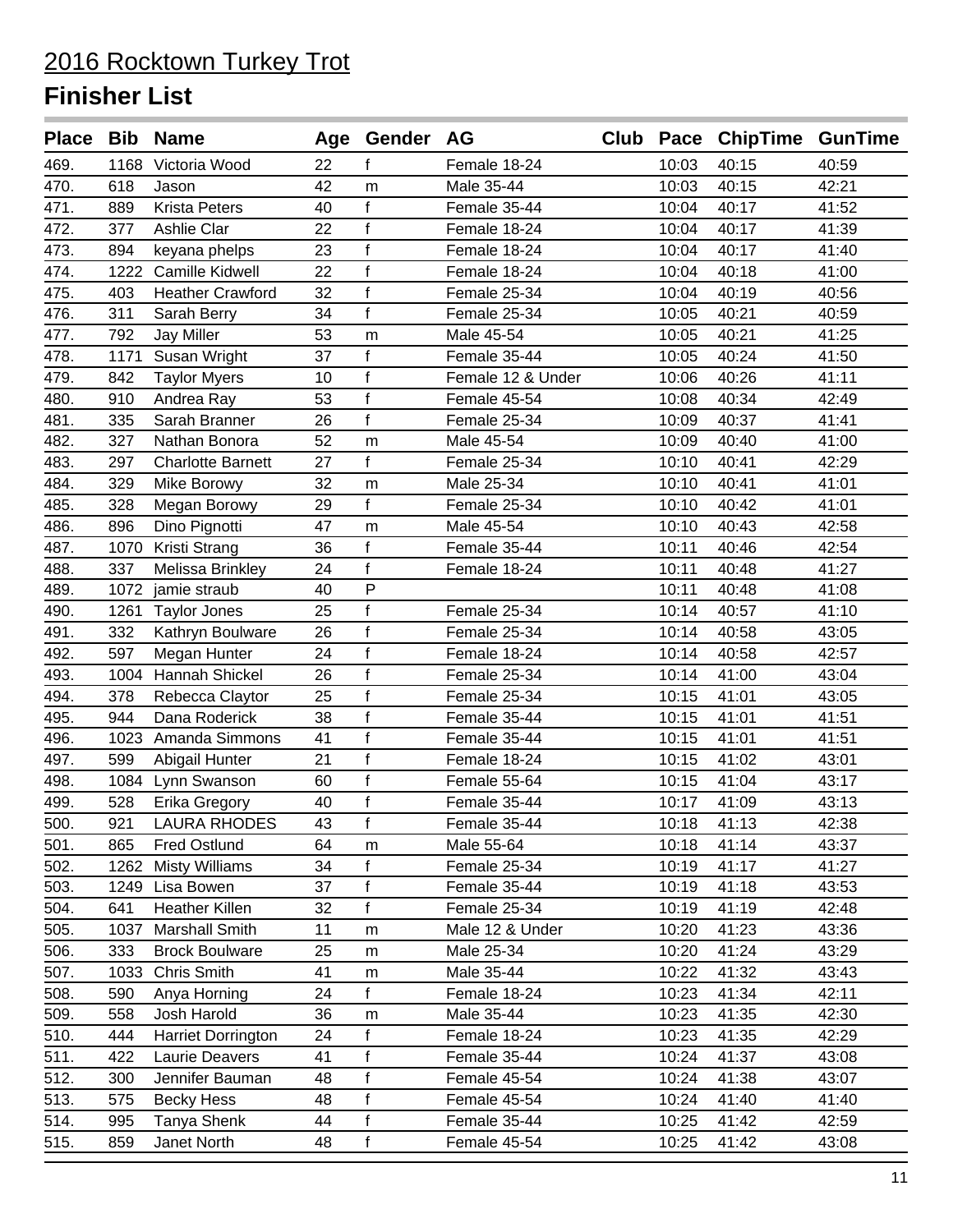|      |      | Place Bib Name        |      | Age Gender AG |                 |       | Club Pace ChipTime GunTime |       |
|------|------|-----------------------|------|---------------|-----------------|-------|----------------------------|-------|
| 516. | 687  | <b>Whitney Lawson</b> | 31   | f             | Female 25-34    | 10:25 | 41:44                      | 42:57 |
| 517. | 714  | John Long             | 54   | m             | Male 45-54      | 10:28 | 41:53                      | 43:39 |
| 518. | 522  | Sarah Good            | 31   | f             | Female 25-34    | 10:28 | 41:54                      | 43:14 |
| 519. | 470  | <b>Elijah Esther</b>  | 9    | m             | Male 12 & Under | 10:28 | 41:55                      | 43:21 |
| 520. | 469  | Sarah Esther          | 37   | f             | Female 35-44    | 10:28 | 41:55                      | 43:21 |
| 521. | 1193 | Erica Zielewski       | 36   | f             | Female 35-44    | 10:30 | 42:02                      | 42:35 |
| 522. | 697  | <b>Garrett Liskey</b> | 35   | m             | Male 35-44      | 10:31 | 42:05                      | 42:35 |
| 523. |      | 1022 Renee Simmers    | 28   | f             | Female 25-34    | 10:32 | 42:11                      | 44:01 |
| 524. | 1028 | Marcus Skaflen        | 36   | m             | Male 35-44      | 10:32 | 42:12                      | 45:07 |
| 525. | 459  | Jessica Edwards       | 41   | f             | Female 35-44    | 10:32 | 42:12                      | 44:01 |
| 526. | 860  | Meagan Nouis          | 24   | $\mathbf{f}$  | Female 18-24    | 10:33 | 42:13                      | 43:51 |
| 527. | 772  | Sam McNeely           | 21   | m             | Male 18-24      | 10:33 | 42:14                      | 43:27 |
| 528. | 487  | Dawn Flowers          | 38   | f             | Female 35-44    | 10:34 | 42:17                      | 42:33 |
| 529. | 1068 | <b>Brian Stoneham</b> | 19   | m             | Male 18-24      | 10:34 | 42:18                      | 43:27 |
| 530. | 682  | Michael Landes        | 15   | m             | Male 13-17      | 10:36 | 42:25                      | 43:50 |
| 531. | 1043 | Katrina Sokolyuk      | 21   | $\mathbf{f}$  | Female 18-24    | 10:36 | 42:25                      | 43:52 |
| 532. | 764  | Mary McMahan          | 21   | f             | Female 18-24    | 10:36 | 42:25                      | 43:52 |
| 533. | 598  | <b>Tricia Hunter</b>  | 53   | $\mathbf{f}$  | Female 45-54    | 10:36 | 42:26                      | 44:27 |
| 534. | 596  | David Hunter          | 53   | m             | Male 45-54      | 10:36 | 42:26                      | 44:27 |
| 535. | 252  | Sukainah Abid-Kons    | 14   | f             | Female 13-17    | 10:36 | 42:27                      | 43:50 |
| 536. | 969  | Ben Sandel            | 52   | m             | Male 45-54      | 10:36 | 42:28                      | 44:40 |
| 537. | 301  | Zach Bauman           | 15   | m             | Male 13-17      | 10:37 | 42:31                      | 43:51 |
| 538. | 463  | Lesley Eicher         | 41   | f             | Female 35-44    | 10:37 | 42:31                      | 42:39 |
| 539. | 406  | Koby Crist            | 14   | m             | Male 13-17      | 10:38 | 42:36                      | 45:06 |
| 540. | 346  | Debbie Brown          | 62   | f             | Female 55-64    | 10:39 | 42:38                      | 43:25 |
| 541. | 936  | Zachary Ritchie       | 26   | m             | Male 25-34      | 10:40 | 42:43                      | 42:49 |
| 542. | 933  | Jeanne Ritchie        | 51   | f             | Female 45-54    | 10:40 | 42:43                      | 42:49 |
| 543. | 443  | <b>Katie Caler</b>    | 23   | f             | Female 18-24    | 10:41 | 42:47                      | 43:31 |
| 544. | 529  | Keith Griffin         | 30   | m             | Male 25-34      | 10:42 | 42:49                      | 43:33 |
| 545. | 394  | Susie Corrado         | 48   | f             | Female 45-54    | 10:42 | 42:50                      | 44:48 |
| 546. | 530  | Morgan Griffin        | 28   | $\mathsf f$   | Female 25-34    | 10:42 | 42:50                      | 43:34 |
| 547. | 934  | Jimmie Ritchie        | 54   | m             | Male 45-54      | 10:42 | 42:51                      | 42:58 |
| 548. | 506  | Kenia Garcia          | 23   | f             | Female 18-24    | 10:42 | 42:52                      | 42:58 |
| 549. | 1057 | <b>Mark Stallard</b>  | 44   | m             | Male 35-44      | 10:43 | 42:55                      | 44:05 |
| 550. | 1121 | Jennifer Viola        | 29   | f             | Female 25-34    | 10:45 | 43:01                      | 43:50 |
| 551. | 1122 | <b>Timothy Viola</b>  | 28   | m             | Male 25-34      | 10:45 | 43:03                      | 43:51 |
| 552. | 897  | Natalie Pohlman       | 23   | $\mathbf{f}$  | Female 18-24    | 10:46 | 43:08                      | 44:46 |
| 553. | 341  | Ben Bromann           | 23   | m             | Male 18-24      | 10:47 | 43:11                      | 44:45 |
| 554. | 653  | Moriah Klages         | 31   | f             | Female 25-34    | 10:48 | 43:13                      | 44:02 |
| 555. | 935  | Jessica Ritchie       | 27   | $\mathsf f$   | Female 25-34    | 10:48 | 43:16                      | 43:31 |
| 556. | 1230 | Hudson Hill           | 17   | m             | Male 13-17      | 10:52 | 43:29                      | 44:11 |
| 557. | 1046 | Sarah Soper           | 40   | f             | Female 35-44    | 10:52 | 43:30                      | 46:10 |
| 558. | 593  | Peggy Humes           | 23   | f             | Female 18-24    | 10:52 | 43:32                      | 44:07 |
| 559. | 1227 | <b>Gary Brazzell</b>  | $-1$ | m             |                 | 10:53 | 43:34                      | 44:37 |
| 560. | 1195 | lan Zook              | 38   | m             | Male 35-44      | 10:53 | 43:36                      | 45:11 |
| 561. | 595  | Elizabeth Hunter      | 22   | f             | Female 18-24    | 10:53 | 43:36                      | 45:35 |
| 562. | 659  | Liz Knight-Smith      | 31   | f             | Female 25-34    | 10:54 | 43:39                      | 44:33 |
|      |      |                       |      |               |                 |       |                            |       |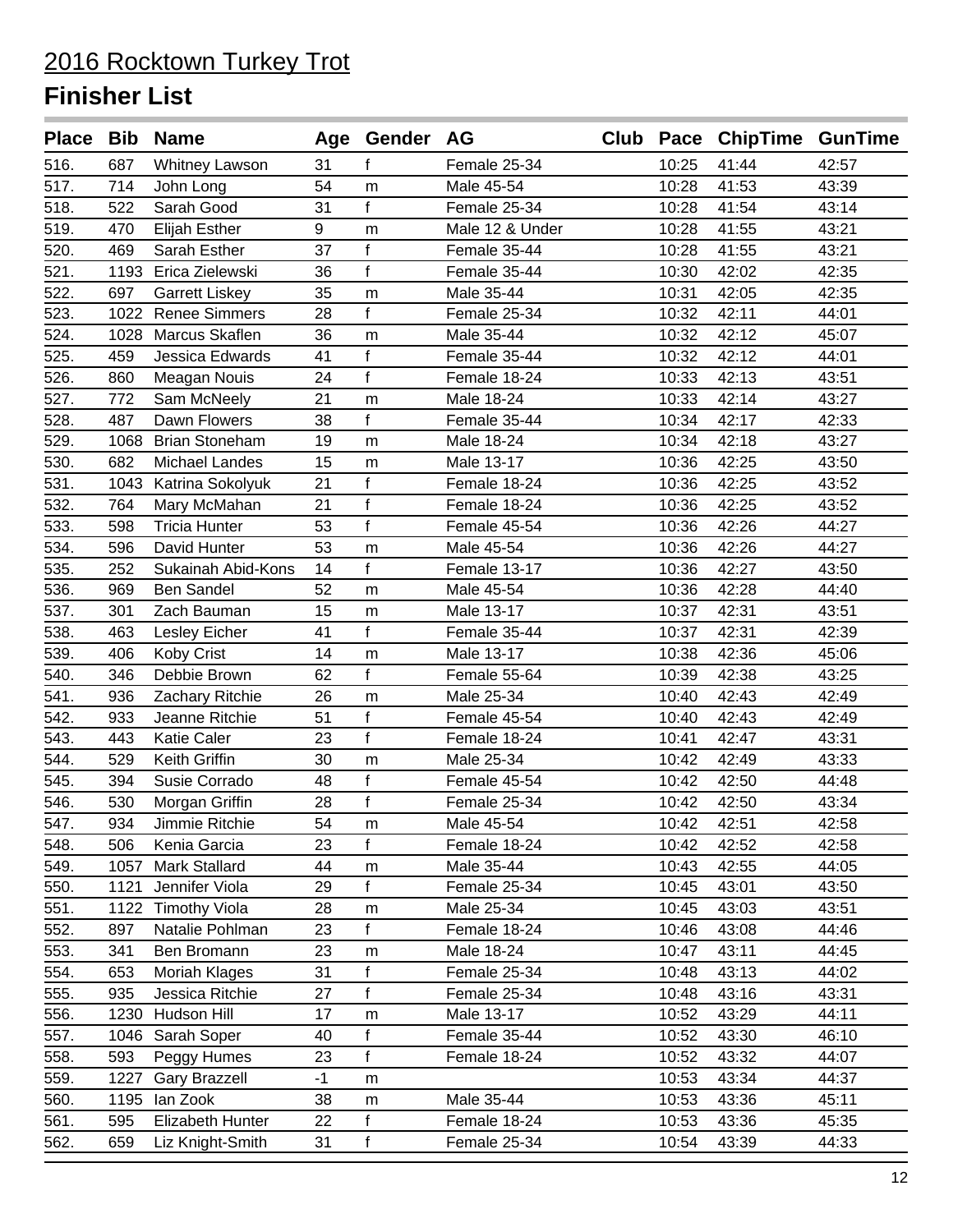|      |      | Place Bib Name         |    | Age Gender AG |                   |       | Club Pace ChipTime GunTime |       |
|------|------|------------------------|----|---------------|-------------------|-------|----------------------------|-------|
| 563. | 1077 | <b>Brian Suddarth</b>  | 35 | m             | Male 35-44        | 10:54 | 43:39                      | 44:34 |
| 564. |      | 1196 Callum Zook       | 5  | m             | Male 12 & Under   | 10:54 | 43:40                      | 45:11 |
| 565. | 547  | <b>Brian Hamilton</b>  | 31 | m             | Male 25-34        | 10:54 | 43:40                      | 45:22 |
| 566. | 1199 | Robin Campbell         | 46 | $\mathsf{f}$  | Female 45-54      | 10:55 | 43:44                      | 45:13 |
| 567. | 1200 | Julia Campbell         | 12 | f             | Female 12 & Under | 10:55 | 43:44                      | 45:13 |
| 568. | 315  | <b>Tim Bill</b>        | 48 | m             | Male 45-54        | 10:56 | 43:46                      | 45:22 |
| 569. | 274  | <b>Greg Arehart</b>    | 45 | m             | Male 45-54        | 10:56 | 43:46                      | 46:23 |
| 570. | 414  | <b>Donielle Davies</b> | 36 | f             | Female 35-44      | 10:56 | 43:46                      | 44:09 |
| 571. | 312  | <b>Tommy Bill</b>      | 9  | m             | Male 12 & Under   | 10:56 | 43:48                      | 45:21 |
| 572. | 384  | <b>Mark Collier</b>    | 65 | m             | Male 65+          | 10:57 | 43:49                      | 46:40 |
| 573. | 601  | David Jackson          | 42 | m             | Male 35-44        | 10:57 | 43:50                      | 46:00 |
| 574. | 636  | Shay Kelley            | 46 | f             | Female 45-54      | 10:58 | 43:53                      | 45:21 |
| 575. | 1210 | Maria Yu               | 41 | f             | Female 35-44      | 10:58 | 43:54                      | 44:26 |
| 576. | 1211 | Mariano Rojas          | 40 | m             | Male 35-44        | 10:58 | 43:55                      | 44:26 |
| 577. |      | 1217 Abbey Farnsworth  | 29 | f             | Female 25-34      | 10:59 | 43:57                      | 44:22 |
| 578. | 1191 | Jean Zampini           | 30 | f             | Female 25-34      | 11:01 | 44:06                      | 44:52 |
| 579. | 890  | <b>Timothy Peters</b>  | 39 | m             | Male 35-44        | 11:01 | 44:07                      | 45:44 |
| 580. | 891  | <b>Ella Peters</b>     | 15 | $\mathbf{f}$  | Female 13-17      | 11:02 | 44:09                      | 45:43 |
| 581. | 1257 | <b>Ashton Dean</b>     | 23 | $\mathbf{f}$  | Female 18-24      | 11:03 | 44:13                      | 45:33 |
| 582. | 924  | Jenny Richards         | 20 | f             | Female 18-24      | 11:03 | 44:14                      | 45:49 |
| 583. | 850  | Meade Nelsen           | 23 | m             | Male 18-24        | 11:03 | 44:16                      | 45:48 |
| 584. |      | 1138 Andrea Wenger     | 54 | f             | Female 45-54      | 11:04 | 44:17                      | 46:18 |
| 585. | 609  | Jared Jerlinski        | 30 | m             | Male 25-34        | 11:05 | 44:21                      | 45:00 |
| 586. | 286  | Amy Bailey             | 41 | f             | Female 35-44      | 11:05 | 44:22                      | 45:17 |
| 587. | 1027 | Andrea Skaflen         | 37 | f             | Female 35-44      | 11:05 | 44:24                      | 45:04 |
| 588. | 1190 | Will Zampini           | 29 | m             | Male 25-34        | 11:06 | 44:26                      | 45:12 |
| 589. | 1000 | <b>Mark Shickel</b>    | 53 | ${\sf m}$     | Male 45-54        | 11:07 | 44:30                      | 46:39 |
| 590. |      | 1032 Melissa Slaughter | 40 | f             | Female 35-44      | 11:09 | 44:38                      | 46:30 |
| 591. | 878  | Max Parmer             | 18 | m             | Male 18-24        | 11:10 | 44:42                      | 45:32 |
| 592. | 502  | Michelle Galang        | 20 | f             | Female 18-24      | 11:10 | 44:42                      | 45:11 |
| 593. |      | 1026 Arron Simpson     | 39 | m             | Male 35-44        | 11:10 | 44:42                      | 46:33 |
| 594. | 895  | Kendra Pignotti        | 45 | f             | Female 45-54      | 11:10 | 44:42                      | 46:54 |
| 595. | 533  | John Gu                | 35 | m             | Male 35-44        | 11:12 | 44:49                      | 47:18 |
| 596. | 535  | Robert Gu              | 32 | m             | Male 25-34        | 11:12 | 44:49                      | 47:17 |
| 597. | 375  | April Chen             | 31 | f             | Female 25-34      | 11:12 | 44:49                      | 47:18 |
| 598. | 644  | Angie Kim              | 52 | f             | Female 45-54      | 11:12 | 44:49                      | 47:19 |
| 599. | 642  | Paul Kim               | 20 | m             | Male 18-24        | 11:12 | 44:50                      | 47:18 |
| 600. | 814  | Kirsten Moore          | 45 | $\mathbf{f}$  | Female 45-54      | 11:12 | 44:50                      | 45:32 |
| 601. | 919  | Cheyenne Rhodes        | 23 | $\mathsf{f}$  | Female 18-24      | 11:12 | 44:52                      | 45:55 |
| 602. | 643  | George Kim             | 24 | m             | Male 18-24        | 11:13 | 44:53                      | 47:17 |
| 603. | 302  | <b>Brooke Baxter</b>   | 23 | $\mathsf{f}$  | Female 18-24      | 11:13 | 44:54                      | 45:54 |
| 604. | 1030 | Lori Skladanowski      | 51 | $\mathsf{f}$  | Female 45-54      | 11:13 | 44:56                      | 45:18 |
| 605. | 534  | <b>Brian Gu</b>        | 27 | m             | Male 25-34        | 11:13 | 44:56                      | 47:18 |
| 606. | 285  | Retha Baer             | 67 | f             | Female 65+        | 11:15 | 45:01                      | 45:30 |
| 607. | 777  | Harris Meaney          | 10 | m             | Male 12 & Under   | 11:15 | 45:04                      | 45:12 |
| 608. | 718  | Lucy Ludwig            | 10 | f             | Female 12 & Under | 11:19 | 45:17                      | 45:57 |
| 609. | 974  | Jennifer Schaeffer     | 43 | $\mathsf f$   | Female 35-44      | 11:19 | 45:20                      | 45:35 |
|      |      |                        |    |               |                   |       |                            |       |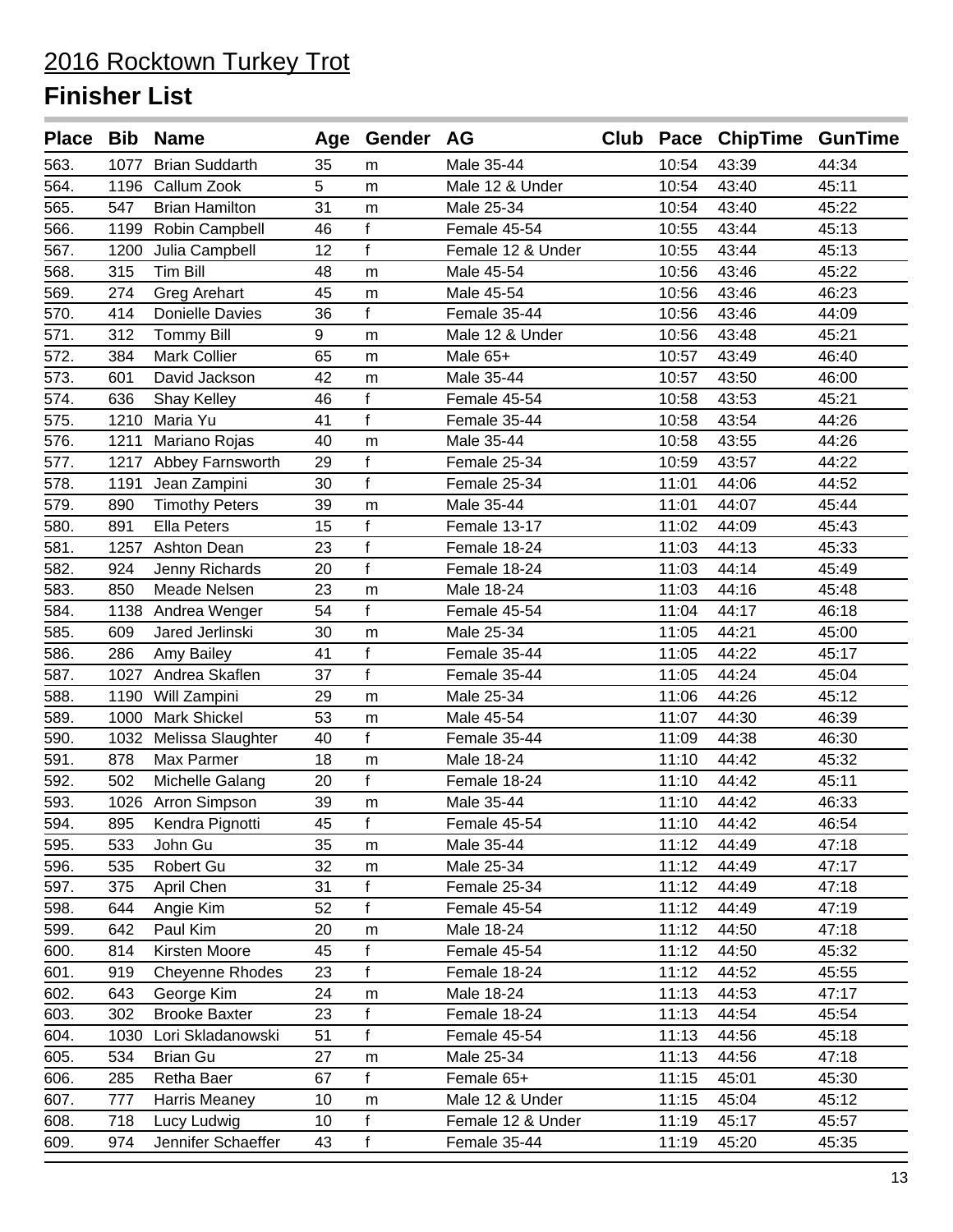|      |      | Place Bib Name          |      | Age Gender AG |                   |       | Club Pace ChipTime GunTime |       |
|------|------|-------------------------|------|---------------|-------------------|-------|----------------------------|-------|
| 610. | 973  | Ann Schaeffer           | 46   | f             | Female 45-54      | 11:19 | 45:20                      | 45:35 |
| 611. | 439  | Gloria Diener           | 63   | f             | Female 55-64      | 11:19 | 45:20                      | 47:44 |
| 612. | 967  | george salcedo          | 50   | m             | Male 45-54        | 11:21 | 45:25                      | 45:27 |
| 613. | 992  | Simmons Shayna          | 27   | f             | Female 25-34      | 11:21 | 45:27                      | 48:15 |
| 614. | 586  | Evan Holland            | 8    | m             | Male 12 & Under   | 11:22 | 45:30                      | 45:58 |
| 615. | 583  | Megan Holland           | 37   | f             | Female 35-44      | 11:23 | 45:35                      | 46:04 |
| 616. | 775  | <b>Kevin Meaney</b>     | 41   | m             | Male 35-44        | 11:24 | 45:39                      | 45:48 |
| 617. | 776  | <b>Mairead Meaney</b>   | 9    | f             | Female 12 & Under | 11:24 | 45:40                      | 45:48 |
| 618. | 271  | Andrew Ansah            | 18   | m             | Male 18-24        | 11:25 | 45:43                      | 46:21 |
| 619. | 1259 | Kristi Lawson           | 33   | f             | Female 25-34      | 11:26 | 45:45                      | 48:37 |
| 620. | 309  | mark berger             | 71   | m             | Male 65+          | 11:26 | 45:46                      | 47:31 |
| 621. | 613  | Chloe Jerlinski         | 31   | f             | Female 25-34      | 11:28 | 45:53                      | 46:33 |
| 622. | 757  | <b>Tristan McDonald</b> | 17   | m             | Male 13-17        | 11:29 | 45:58                      | 46:41 |
| 623. | 347  | Missy Brown             | 48   | m             | Male 45-54        | 11:29 | 46:00                      | 47:29 |
| 624. |      | 1117 Andy Vanhook       | 40   | m             | Male 35-44        | 11:30 | 46:03                      | 48:39 |
| 625. | 696  | Lauren Lilly            | 20   | f             | Female 18-24      | 11:30 | 46:03                      | 46:12 |
| 626. | 808  | Abigail Montgomery      | 36   | $\mathsf{f}$  | Female 35-44      | 11:30 | 46:03                      | 48:28 |
| 627. | 741  | Melissa May             | 40   | $\mathsf{f}$  | Female 35-44      | 11:33 | 46:13                      | 47:13 |
| 628. | 486  | Kelly Flora-Brownell    | 47   | $\mathsf{f}$  | Female 45-54      | 11:33 | 46:16                      | 46:57 |
| 629. |      | 1216 Hannah Godfrey     | 14   | $\mathsf{f}$  | Female 13-17      | 11:35 | 46:21                      | 46:59 |
| 630. |      | 1214 Bonnie Lord        | 65   | $\mathsf{f}$  | Female 65+        | 11:35 | 46:21                      | 46:59 |
| 631. | 262  | Jaleesa Anderson        | 28   | $\mathsf{f}$  | Female 25-34      | 11:35 | 46:21                      | 49:11 |
| 632. |      | 1139 Amy Werner         | 46   | $\mathsf{f}$  | Female 45-54      | 11:35 | 46:22                      | 47:21 |
| 633. | 767  | Addyson McNeal          | 10   | $\mathsf f$   | Female 12 & Under | 11:35 | 46:23                      | 48:09 |
| 634. | 538  | John Gullman            | 24   | m             | Male 18-24        | 11:35 | 46:24                      | 47:09 |
| 635. | 765  | Jeff McNeal             | 44   | m             | Male 35-44        | 11:35 | 46:24                      | 48:09 |
| 636. | 288  | Dana Baker              | 45   | f             | Female 45-54      | 11:36 | 46:25                      | 46:40 |
| 637. | 932  | Emma Rion               | 24   | f             | Female 18-24      | 11:36 | 46:27                      | 46:40 |
| 638. | 1224 | Robin Bell              | 56   | f             | Female 55-64      | 11:37 | 46:31                      | 47:50 |
| 639. | 415  | <b>Shannon Davis</b>    | 44   | f             | Female 35-44      | 11:37 | 46:32                      | 48:57 |
| 640. | 402  | Nate Crandell           | $-1$ | m             |                   | 11:39 | 46:38                      | 48:50 |
| 641. |      | 1101 Leah Travers       | 22   | f             | Female 18-24      | 11:40 | 46:41                      | 46:59 |
| 642. | 488  | Meghan Ford             | 33   | f             | Female 25-34      | 11:40 | 46:41                      | 48:54 |
| 643. | 871  | <b>Troy Ostlund</b>     | 11   | m             | Male 12 & Under   | 11:40 | 46:41                      | 46:47 |
| 644. | 1102 | Joe Travers             | 59   | m             | Male 55-64        | 11:40 | 46:42                      | 46:59 |
| 645. | 754  | Jon McClinton           | 28   | m             | Male 25-34        | 11:40 | 46:42                      | 47:57 |
| 646. | 1079 | Martha Sullivan         | 42   | f             | Female 35-44      | 11:40 | 46:42                      | 48:14 |
| 647. | 374  | <b>Betty Chappell</b>   | 71   | $\mathsf f$   | Female 65+        | 11:40 | 46:42                      | 47:41 |
| 648. | 345  | Jen Brooks              | 34   | $\mathsf{f}$  | Female 25-34      | 11:40 | 46:43                      | 49:16 |
| 649. | 260  | <b>Teresa's Anders</b>  | 52   | f             | Female 45-54      | 11:40 | 46:43                      | 49:16 |
| 650. | 1215 | <b>Kelly Godfrey</b>    | 44   | $\mathsf{f}$  | Female 35-44      | 11:42 | 46:51                      | 47:29 |
| 651. | 664  | <b>Eunice Kratz</b>     | 60   | $\mathsf f$   | Female 55-64      | 11:47 | 47:11                      | 47:56 |
| 652. | 839  | Nicolette Myers         | 36   | $\mathsf f$   | Female 35-44      | 11:47 | 47:12                      | 48:02 |
| 653. | 536  | Jackie Gulino           | 40   | $\mathsf f$   | Female 35-44      | 11:47 | 47:12                      | 48:02 |
| 654. | 471  | Cherie Etchebarne       | 31   | f             | Female 25-34      | 11:48 | 47:14                      | 47:40 |
| 655. | 441  | Jacob Dobscha           | 31   | m             | Male 25-34        | 11:48 | 47:16                      | 47:52 |
| 656. | 927  | Laura Riner             | 34   | f             | Female 25-34      | 11:50 | 47:21                      | 49:35 |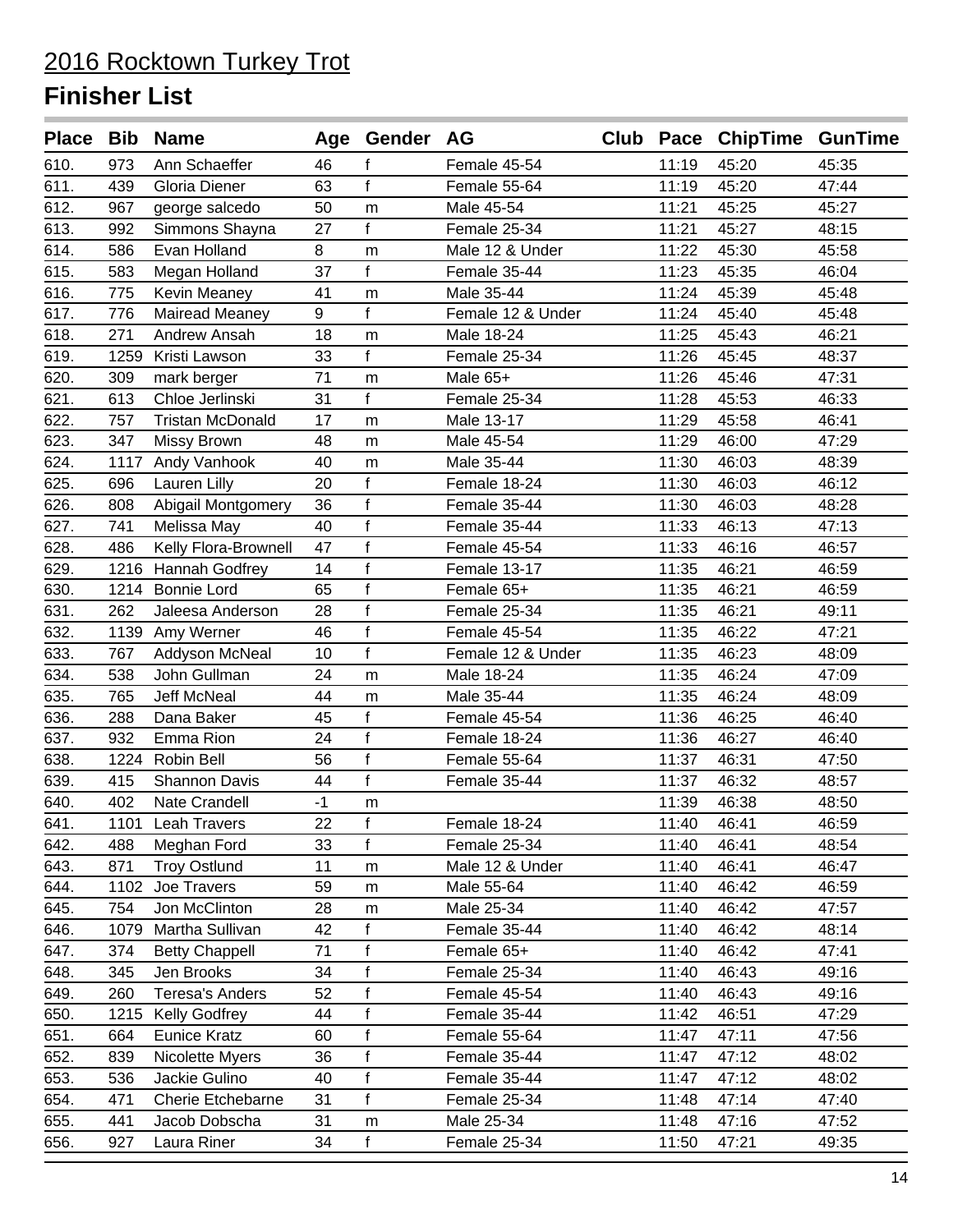|      |      | Place Bib Name            |    | Age Gender AG |                   |       | Club Pace ChipTime GunTime |       |
|------|------|---------------------------|----|---------------|-------------------|-------|----------------------------|-------|
| 657. | 532  | Amanda Grover             | 34 | f             | Female 25-34      | 11:50 | 47:21                      | 49:35 |
| 658. | 581  | Regina Hissong            | 41 | f             | Female 35-44      | 11:51 | 47:26                      | 48:08 |
| 659. | 756  | Jess McDonald             | 13 | ${\sf m}$     | Male 13-17        | 11:57 | 47:52                      | 48:31 |
| 660. | 634  | <b>Travis Keeler</b>      | 33 | m             | Male 25-34        | 11:58 | 47:53                      | 49:50 |
| 661. | 412  | Lana Daniels              | 38 | f             | Female 35-44      | 11:58 | 47:53                      | 49:30 |
| 662. | 972  | Anna Sawatzky             | 38 | f             | Female 35-44      | 11:58 | 47:54                      | 50:34 |
| 663. | 971  | Rachel Sawatzky           | 40 | $\mathsf{f}$  | Female 35-44      | 11:58 | 47:54                      | 50:34 |
| 664. | 1140 | <b>Emily Werner</b>       | 16 | f             | Female 13-17      | 11:58 | 47:56                      | 48:30 |
| 665. | 433  | <b>Lindsey Dickson</b>    | 38 | $\mathsf f$   | Female 35-44      | 11:59 | 47:57                      | 48:30 |
| 666. | 712  | Carson Lonett             | 25 | f             | Female 25-34      | 12:00 | 48:02                      | 49:07 |
| 667. | 805  | <b>Taylor Mitchell</b>    | 14 | f             | Female 13-17      | 12:03 | 48:14                      | 49:57 |
| 668. | 1256 | <b>Mark Fenton</b>        | 29 | m             | Male 25-34        | 12:03 | 48:14                      | 49:56 |
| 669. | 803  | Kim Mitchell              | 41 | f             | Female 35-44      | 12:03 | 48:16                      | 50:00 |
| 670. | 483  | Harper Fitzgerald         | 11 | m             | Male 12 & Under   | 12:05 | 48:21                      | 48:37 |
| 671. | 952  | Rachel Rohrer             | 19 | f             | Female 18-24      | 12:06 | 48:25                      | 49:35 |
| 672. | 953  | <b>Isaac Rohrer</b>       | 23 | m             | Male 18-24        | 12:06 | 48:26                      | 49:35 |
| 673. | 371  | Stephanie Carr            | 47 | f             | Female 45-54      | 12:07 | 48:31                      | 50:54 |
| 674. | 387  | <b>Diane Collier</b>      | 55 | f             | Female 55-64      | 12:11 | 48:46                      | 49:49 |
| 675. | 588  | <b>Travis Hopkins</b>     | 31 | m             | Male 25-34        | 12:11 | 48:47                      | 49:49 |
| 676. | 497  | <b>Robert Frysinger</b>   | 29 | m             | Male 25-34        | 12:11 | 48:48                      | 51:38 |
| 677. | 496  | Cassandra Frysinger       | 30 | f             | Female 25-34      | 12:12 | 48:49                      | 51:38 |
| 678. | 321  | <b>Trisha Blosser</b>     | 38 | $\mathsf f$   | Female 35-44      | 12:12 | 48:52                      | 50:15 |
| 679. | 915  | Lara Ressler Horst        | 39 | $\mathbf{f}$  | Female 35-44      | 12:14 | 49:00                      | 51:41 |
| 680. | 518  | Jennifer Glazer           | 30 | f             | Female 25-34      | 12:15 | 49:03                      | 51:44 |
| 681. | 465  | Julie Elsea               | 34 | $\mathsf{f}$  | Female 25-34      | 12:16 | 49:08                      | 51:50 |
| 682. | 782  | <b>Hunter Messick</b>     | 27 | $\mathsf{f}$  | Female 25-34      | 12:19 | 49:20                      | 51:08 |
| 683. | 1065 | <b>Stormy Stoneburner</b> | 30 | f             | Female 25-34      | 12:20 | 49:22                      | 51:07 |
| 684. | 849  | Emma Nelsen               | 19 | f             | Female 18-24      | 12:24 | 49:38                      | 51:12 |
| 685. | 881  | Caitlin Parrish           | 24 | f             | Female 18-24      | 12:25 | 49:42                      | 51:52 |
| 686. | 880  | <b>Brian Parrish</b>      | 25 | m             | Male 25-34        | 12:25 | 49:43                      | 51:53 |
| 687. | 272  | <b>Tess Arbegast</b>      | 24 | f             | Female 18-24      | 12:27 | 49:51                      | 51:35 |
| 688. |      | 1123 Jennifer Visger      | 40 | $\mathsf{f}$  | Female 35-44      | 12:27 | 49:52                      | 49:54 |
| 689. | 276  | Suzi Armstrong            | 59 | f             | Female 55-64      | 12:32 | 50:10                      | 52:00 |
| 690. | 275  | Afton Armstrong           | 22 | f             | Female 18-24      | 12:32 | 50:10                      | 52:00 |
| 691. | 561  | Colin Hartman             | 24 | m             | Male 18-24        | 12:33 | 50:13                      | 52:00 |
| 692. | 501  | <b>Heather Galang</b>     | 30 | $\mathsf{f}$  | Female 25-34      | 12:33 | 50:16                      | 50:48 |
| 693. | 293  | Andrea Baker              | 41 | $\mathsf f$   | Female 35-44      | 12:36 | 50:27                      | 53:26 |
| 694. | 1128 | Maya Waid                 | 12 | f             | Female 12 & Under | 12:41 | 50:45                      | 51:09 |
| 695. | 693  | Pamela Lewis              | 41 | f             | Female 35-44      | 12:41 | 50:47                      | 52:24 |
| 696. | 769  | Lee McNeely               | 49 | m             | Male 45-54        | 12:44 | 50:57                      | 52:14 |
| 697. | 773  | <b>Carter McNeely</b>     | 18 | m             | Male 18-24        | 12:44 | 50:58                      | 52:15 |
| 698. | 548  | Kaitlyn Hancock           | 26 | f             | Female 25-34      | 12:46 | 51:05                      | 52:51 |
| 699. | 550  | Kathy Hancock             | 57 | f             | Female 55-64      | 12:46 | 51:07                      | 52:52 |
| 700. | 256  | <b>Mistie</b>             | 41 | f             | Female 35-44      | 12:47 | 51:10                      | 53:46 |
| 701. | 671  | Paul Kudlyuk              | 22 | m             | Male 18-24        | 12:47 | 51:11                      | 51:39 |
| 702. | 630  | Anita Kalinchuk           | 17 | f             | Female 13-17      | 12:47 | 51:11                      | 51:39 |
| 703. |      | 1076 Jason Stuth          | 31 | m             | Male 25-34        | 12:48 | 51:15                      | 53:59 |
|      |      |                           |    |               |                   |       |                            |       |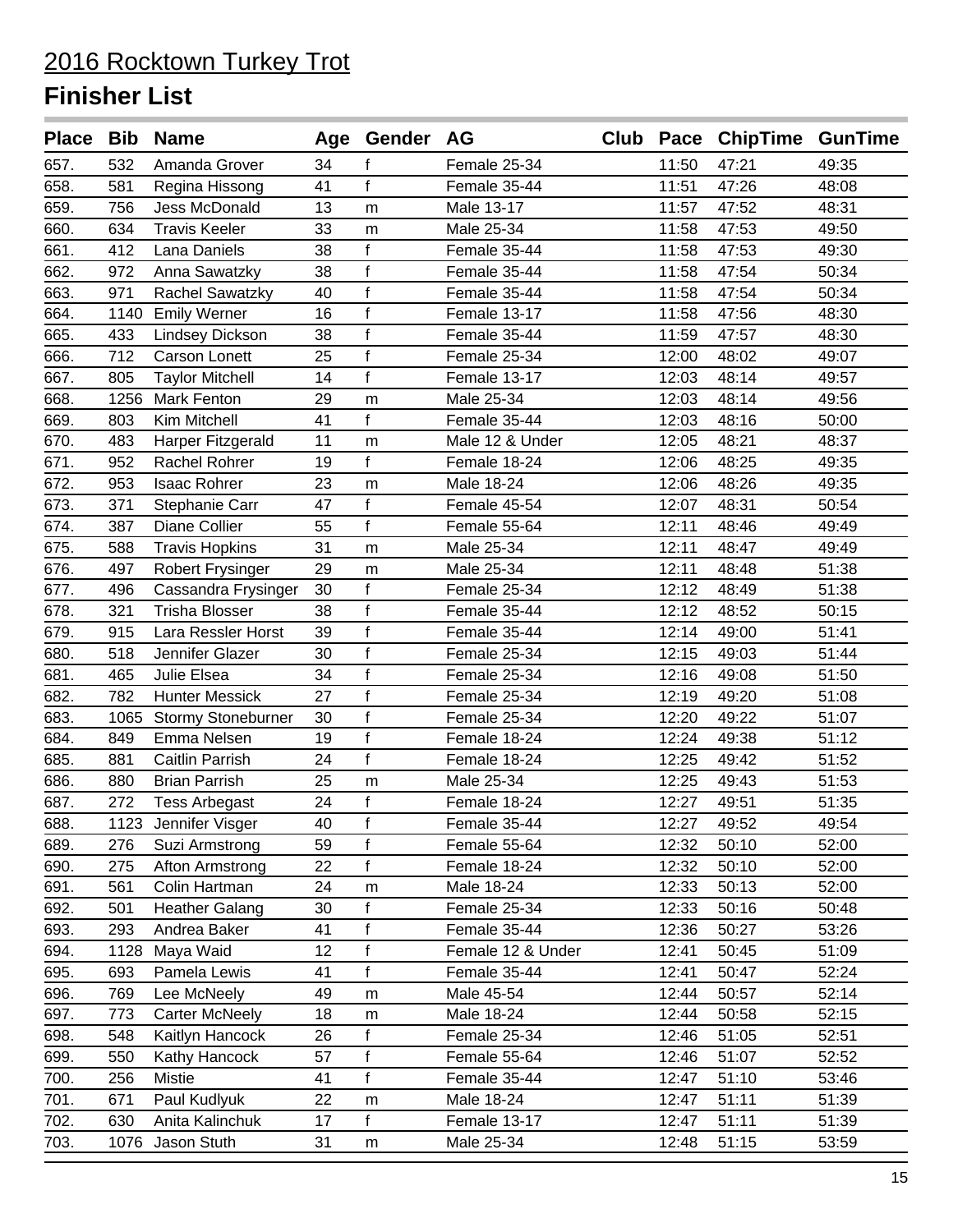|      |      | Place Bib Name               |      | Age Gender AG |                   |       | Club Pace ChipTime GunTime |       |
|------|------|------------------------------|------|---------------|-------------------|-------|----------------------------|-------|
| 704. |      | 1074 Lindsay Stuth           | 30   | f             | Female 25-34      | 12:48 | 51:15                      | 54:00 |
| 705. |      | 1116 William Vance           | 26   | m             | Male 25-34        | 12:49 | 51:17                      | 52:32 |
| 706. |      | 1115 Bill Vance              | 57   | m             | Male 55-64        | 12:49 | 51:17                      | 52:33 |
| 707. | 856  | <b>Esther Nizer</b>          | 63   | f             | Female 55-64      | 12:49 | 51:18                      | 52:13 |
| 708. | 1250 | Mary Kulp                    | 37   | f             | Female 35-44      | 12:51 | 51:26                      | 52:34 |
| 709. | 399  | <b>Elsie Corriston</b>       | 9    | f             | Female 12 & Under | 12:51 | 51:28                      | 52:28 |
| 710. | 1260 | <b>Annie Snow</b>            | 8    | $\mathsf{f}$  | Female 12 & Under | 12:51 | 51:28                      | 52:28 |
| 711. | 420  | <b>Denise Dean Shifflett</b> | 47   | f             | Female 45-54      | 12:52 | 51:30                      | 51:55 |
| 712. | 1127 | Kathleen Waid                | 41   | f             | Female 35-44      | 12:52 | 51:32                      | 51:54 |
| 713. | 419  | <b>Bryant Dean</b>           | 21   | m             | Male 18-24        | 12:54 | 51:37                      | 54:25 |
| 714. | 1010 | <b>Emma Shifflett</b>        | 14   | $\mathsf{f}$  | Female 13-17      | 12:54 | 51:37                      | 52:02 |
| 715. | 389  | <b>Sally Commins</b>         | 20   | $\mathsf f$   | Female 18-24      | 12:54 | 51:38                      | 53:14 |
| 716. | 295  | <b>Alison Banks</b>          | 55   | f             | Female 55-64      | 12:57 | 51:50                      | 53:36 |
| 717. | 761  | Katie McLaughlin             | 13   | f             | Female 13-17      | 13:05 | 52:24                      | 53:33 |
| 718. |      | 1264 Jennifer Kellett        | 44   | $\mathsf{f}$  | Female 35-44      | 13:06 | 52:25                      | 53:33 |
| 719. | 1119 | <b>Allison Viescas</b>       | 38   | f             | Female 35-44      | 13:07 | 52:31                      | 54:24 |
| 720. | 1234 | David Hamilton               | 62   | m             | Male 55-64        | 13:08 | 52:36                      | 54:18 |
| 721. | 546  | Sarah Hamilton               | 26   | $\mathsf f$   | Female 25-34      | 13:08 | 52:36                      | 54:18 |
| 722. | 813  | Keeana Moore                 | 18   | $\mathsf{f}$  | Female 18-24      | 13:09 | 52:39                      | 53:38 |
| 723. | 367  | <b>Frances Carey</b>         | 54   | f             | Female 45-54      | 13:10 | 52:42                      | 53:59 |
| 724. | 607  | Megan Jancaitis              | 11   | f             | Female 12 & Under | 13:10 | 52:44                      | 54:41 |
| 725. | 605  | Jason Jancaitis              | 41   | m             | Male 35-44        | 13:11 | 52:45                      | 54:42 |
| 726. | 841  | <b>Ginger Myers</b>          | 45   | f             | Female 45-54      | 13:12 | 52:49                      | 53:34 |
| 727. | 1221 | Sid Tandel                   | 13   | m             | Male 13-17        | 13:17 | 53:11                      | 53:49 |
| 728. | 708  | Laura Logan                  | 99   | f             | Female No Age     | 13:20 | 53:22                      | 54:59 |
| 729. | 310  | Tammy Berkshire              | 52   | f             | Female 45-54      | 13:21 | 53:26                      | 55:03 |
| 730. | 811  | <b>Kristian Moore</b>        | 24   | m             | Male 18-24        | 13:21 | 53:28                      | 54:26 |
| 731. | 1016 | Jennifer Shoemaker           | 16   | f             | Female 13-17      | 13:26 | 53:48                      | 54:15 |
| 732. |      | 1092 Karla Tierney           | 41   | $\mathsf f$   | Female 35-44      | 13:29 | 53:59                      | 55:21 |
| 733. | 259  | <b>Stephanie Anders</b>      | 22   | f             | Female 18-24      | 13:31 | 54:05                      | 56:39 |
| 734. | 883  | <b>Lindsey Payne</b>         | 22   | f             | Female 18-24      | 13:31 | 54:05                      | 56:39 |
| 735. | 673  | Maggie Kyger                 | 60   | f             | Female 55-64      | 13:34 | 54:19                      | 56:45 |
| 736. | 809  | Keenan Moore                 | 58   | m             | Male 55-64        | 13:36 | 54:27                      | 55:26 |
| 737. | 484  | Elizabeth Fletchall          | 38   | f             | Female 35-44      | 13:36 | 54:28                      | 56:49 |
| 738. | 774  | <b>Amber Meadows</b>         | 23   | $\mathsf{f}$  | Female 18-24      | 13:36 | 54:28                      | 55:36 |
| 739. | 464  | Joe Ellingson                | 36   | m             | Male 35-44        | 13:37 | 54:30                      | 55:36 |
| 740. | 1051 | <b>Teresa Spiller</b>        | 55   | f             | Female 55-64      | 13:38 | 54:34                      | 54:41 |
| 741. | 446  | Meg Druga                    | 32   | $\mathsf{f}$  | Female 25-34      | 13:38 | 54:35                      | 57:02 |
| 742. | 485  | Zack Fletchall               | 39   | m             | Male 35-44        | 13:41 | 54:45                      | 57:07 |
| 743. | 359  | Kelli Burgess                | 35   | f             | Female 35-44      | 13:43 | 54:53                      | 56:18 |
| 744. | 360  | <b>Bella Burgess</b>         | 10   | f             | Female 12 & Under | 13:43 | 54:53                      | 56:18 |
| 745. | 426  | Susan Delawder               | 50   | f             | Female 45-54      | 13:43 | 54:54                      | 55:20 |
| 746. | 299  | Halla Baugher                | 10   | $\mathsf f$   | Female 12 & Under | 13:45 | 55:02                      | 56:27 |
| 747. | 298  | Erin Baugher                 | 36   | $\mathsf f$   | Female 35-44      | 13:45 | 55:03                      | 56:27 |
| 748. | 1220 | Michelle Arnold              | 12   | f             | Female 12 & Under | 13:46 | 55:06                      | 56:29 |
| 749. | 1219 | <b>Beth Arnold</b>           | 49   | $\mathbf{f}$  | Female 45-54      | 13:46 | 55:07                      | 56:30 |
| 750. |      | 1203 Jeff Hill               | $-1$ | m             |                   | 13:47 | 55:09                      | 55:50 |
|      |      |                              |      |               |                   |       |                            |       |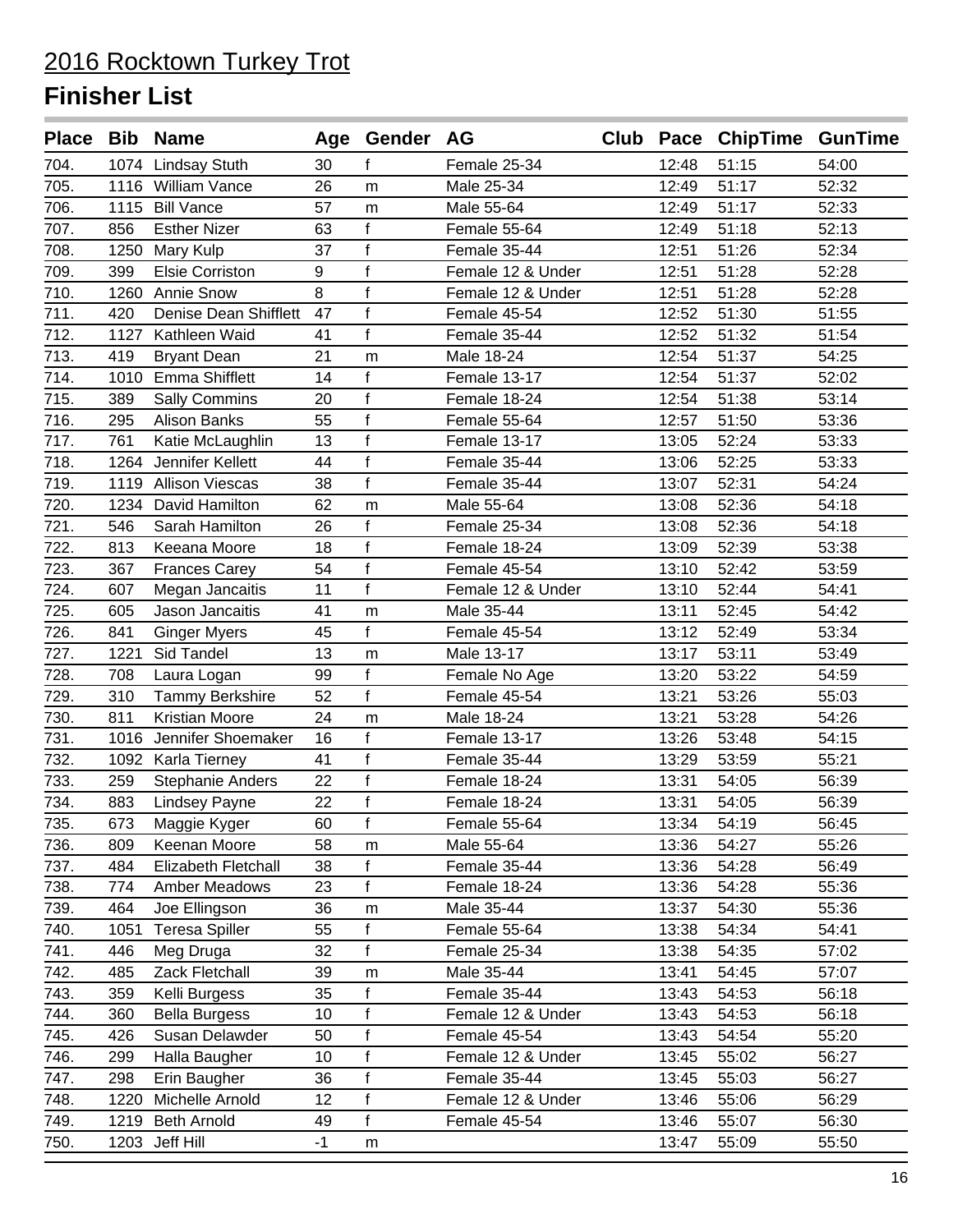|      |      | Place Bib Name          |                | Age Gender AG |                   |       | Club Pace ChipTime GunTime |         |
|------|------|-------------------------|----------------|---------------|-------------------|-------|----------------------------|---------|
| 751. | 382  | Joshua Cofield          | 12             | m             | Male 12 & Under   | 13:52 | 55:30                      | 56:11   |
| 752. | 381  | <b>Kerry Cofield</b>    | 42             | f             | Female 35-44      | 13:52 | 55:31                      | 56:14   |
| 753. | 986  | <b>Cheryl Shank</b>     | 55             | f             | Female 55-64      | 13:52 | 55:32                      | 56:57   |
| 754. | 947  | Lori Rogers             | 55             | $\mathsf f$   | Female 55-64      | 13:54 | 55:40                      | 56:23   |
| 755. | 755  | Kristie McDonald        | 40             | $\mathsf{f}$  | Female 35-44      | 13:55 | 55:43                      | 56:26   |
| 756. | 874  | Candace Ostlund         | 32             | $\mathsf{f}$  | Female 25-34      | 13:56 | 55:47                      | 56:06   |
| 757. | 988  | <b>Brenda Shank</b>     | 58             | $\mathsf{f}$  | Female 55-64      | 13:56 | 55:47                      | 57:14   |
| 758. | 1228 | Michaela Jenkins        | 18             | $\mathsf{f}$  | Female 18-24      | 13:57 | 55:51                      | 56:52   |
| 759. | 652  | Debra Kite              | 44             | $\mathsf{f}$  | Female 35-44      | 13:57 | 55:51                      | 57:33   |
| 760. | 281  | Robin Atwood            | 51             | $\mathsf{f}$  | Female 45-54      | 13:57 | 55:51                      | 57:16   |
| 761. | 284  | Roxana Atwood           | 99             | $\mathsf{f}$  | Female No Age     | 13:57 | 55:52                      | 57:16   |
| 762. | 651  | <b>Heather Kite</b>     | 25             | $\mathsf{f}$  | Female 25-34      | 13:57 | 55:52                      | 57:33   |
| 763. | 428  | <b>Charity Derrow</b>   | 54             | $\mathsf f$   | Female 45-54      | 13:58 | 55:53                      | 57:48   |
| 764. | 1143 | Emily Whistleman        | 32             | f             | Female 25-34      | 13:58 | 55:53                      | 57:48   |
| 765. | 873  | <b>Grant Ostlund</b>    | 9              | m             | Male 12 & Under   | 13:59 | 56:00                      | 56:06   |
| 766. | 797  | Jan Miller              | 61             | f             | Female 55-64      | 14:00 | 56:04                      | 56:14   |
| 767. | 432  | Ella Rose Dickson       | $\overline{7}$ | $\mathsf{f}$  | Female 12 & Under | 14:00 | 56:04                      | 57:03   |
| 768. | 1226 | Heather                 | 99             | $\mathsf{f}$  | Female No Age     | 14:01 | 56:06                      | 57:50   |
| 769. | 1225 | Dee Jenkins             | 67             | $\mathsf{f}$  | Female 65+        | 14:01 | 56:07                      | 57:50   |
| 770. | 719  | Molly Ludwig            | 8              | $\mathsf{f}$  | Female 12 & Under | 14:08 | 56:34                      | 57:15   |
| 771. | 716  | Patrice Ludwig          | 42             | f             | Female 35-44      | 14:08 | 56:35                      | 57:15   |
| 772. | 431  | Ryan Dickson            | 9              | $\mathsf{f}$  | Female 12 & Under | 14:09 | 56:38                      | 57:35   |
| 773. | 1178 | Pat Yoder               | 60             | f             | Female 55-64      | 14:10 | 56:41                      | 58:42   |
| 774. | 717  | Aaron Ludwig            | 46             | m             | Male 45-54        | 14:10 | 56:42                      | 57:22   |
| 775. | 720  | Frankie Ludwig          | 5              | $\mathsf{f}$  | Female 12 & Under | 14:10 | 56:44                      | 57:22   |
| 776. | 490  | <b>Cheryl Foster</b>    | 54             | $\mathsf{f}$  | Female 45-54      | 14:18 | 57:13                      | 58:54   |
| 777. | 1081 | Karen Sumner            | 33             | f             | Female 25-34      | 14:34 | 58:18                      | 1:00:33 |
| 778. | 1093 | Laura Tinsley           | 56             | f             | Female 55-64      | 14:36 | 58:26                      | 59:57   |
| 779. | 1060 | <b>Matthew Stallard</b> | 9              | m             | Male 12 & Under   | 14:42 | 58:49                      | 1:00:25 |
| 780. |      | 1059 Claire Stallard    | 6              | f             | Female 12 & Under | 14:43 | 58:53                      | 1:00:30 |
| 781. | 833  | <b>Mark Moyers</b>      | 33             | m             | Male 25-34        | 14:43 | 58:53                      | 1:00:30 |
| 782. | 832  | Adam Moyers             | 37             | m             | Male 35-44        | 14:43 | 58:53                      | 1:00:31 |
| 783. |      | 1181 Steve Yoder        | 60             | m             | Male 55-64        | 14:46 | 59:05                      | 1:00:46 |
| 784. |      | 1185 Emmet Yoder        | 8              | m             | Male 12 & Under   | 14:47 | 59:09                      | 1:00:46 |
| 785. | 318  | Alex Bingay             | 9              | m             | Male 12 & Under   | 14:49 | 59:20                      | 1:01:00 |
| 786. | 317  | Matt Bingay             | 47             | m             | Male 45-54        | 14:50 | 59:22                      | 1:01:05 |
| 787. | 606  | <b>Betsy Jancaitis</b>  | 99             | f             | Female No Age     | 14:50 | 59:23                      | 1:01:22 |
| 788. | 699  | <b>Brynna Lister</b>    | 13             | $\mathsf f$   | Female 13-17      | 14:51 | 59:25                      | 1:01:03 |
| 789. | 1175 | <b>Twila Yoder</b>      | 60             | f             | Female 55-64      | 14:51 | 59:28                      | 1:01:06 |
| 790. | 917  | Deanna Rexrode          | 26             | f             | Female 25-34      | 14:52 | 59:29                      | 1:02:16 |
| 791. | 990  | Don Shank               | 59             | m             | Male 55-64        | 14:52 | 59:29                      | 1:00:55 |
| 792. | 987  | Ken Shank               | 56             | m             | Male 55-64        | 14:52 | 59:30                      | 1:00:55 |
| 793. | 467  | Valerie Eppard          | 31             | f             | Female 25-34      | 14:53 | 59:33                      | 1:02:16 |
| 794. | 1142 | Kelsie Whalen           | 22             | $\mathsf f$   | Female 18-24      | 14:54 | 59:39                      | 59:57   |
| 795. |      | 1042 INEZ SOBCZAK       | 33             | f             | Female 25-34      | 14:54 | 59:40                      | 59:58   |
| 796. | 1041 | Ron Sobczak             | 32             | m             | Male 25-34        | 14:55 | 59:42                      | 59:57   |
| 797. | 391  | Morgan Conner           | 26             | f             | Female 25-34      | 15:00 | 1:00:03                    | 1:01:58 |
|      |      |                         |                |               |                   |       |                            |         |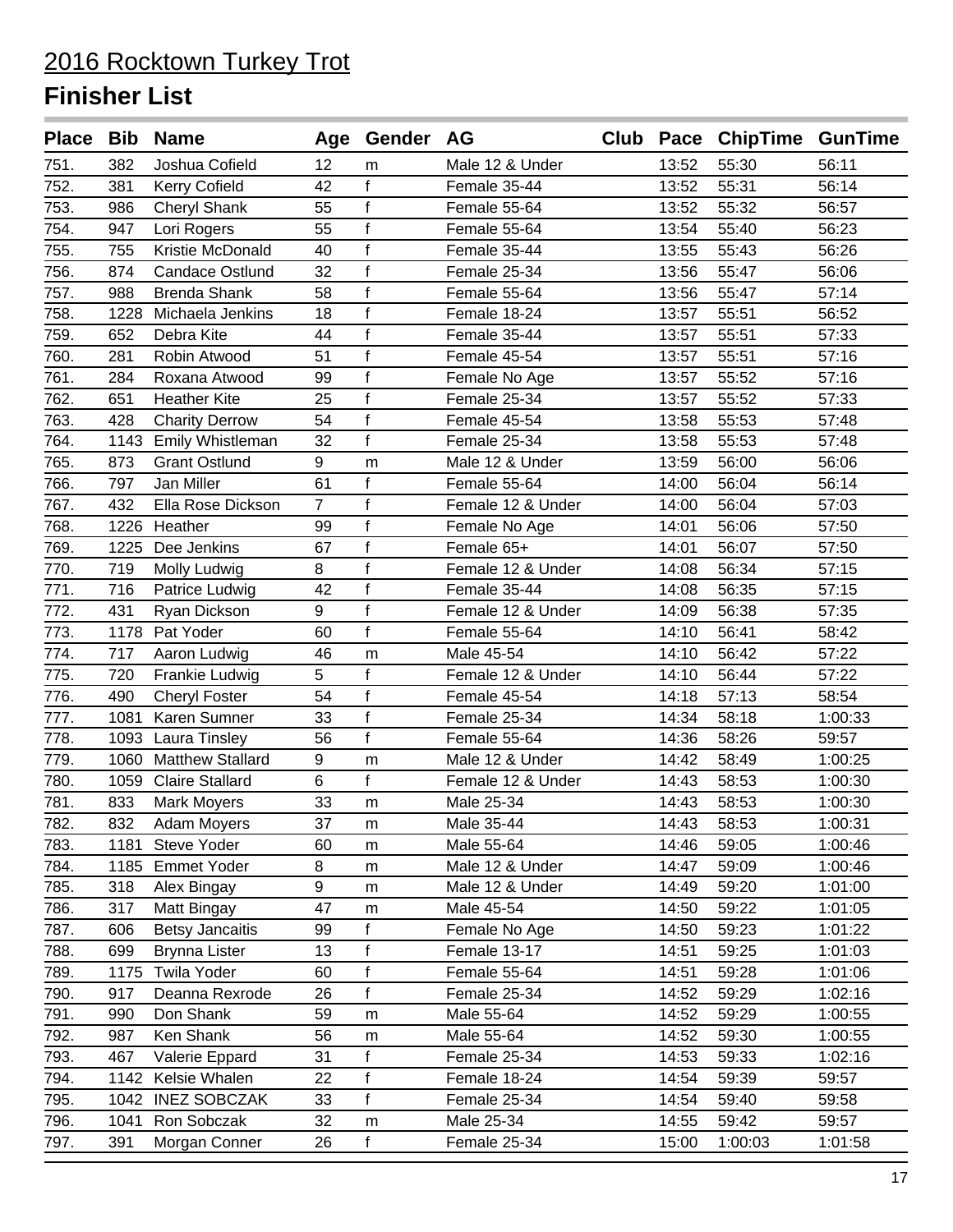|      |      | Place Bib Name            |                | Age Gender AG |                   |       | Club Pace ChipTime GunTime |         |
|------|------|---------------------------|----------------|---------------|-------------------|-------|----------------------------|---------|
| 798. | 450  | Mandy Duncan              | 45             | f             | Female 45-54      | 15:00 | 1:00:04                    | 1:02:34 |
| 799. | 449  | Ryan Duncan               | 12             | m             | Male 12 & Under   | 15:00 | 1:00:04                    | 1:02:31 |
| 800. | 466  | Henry Elsea               | 69             | m             | Male 65+          | 15:02 | 1:00:10                    | 1:02:47 |
| 801. | 1015 | Vanessa Shirkey           | 55             | $\mathsf f$   | Female 55-64      | 15:07 | 1:00:31                    | 1:02:27 |
| 802. | 656  | Sharon Knight             | 56             | f             | Female 55-64      | 15:11 | 1:00:46                    | 1:02:29 |
| 803. | 658  | Morgan Knight             | 22             | f             | Female 18-24      | 15:11 | 1:00:47                    | 1:02:29 |
| 804. | 694  | Lynn Lilly                | 48             | m             | Male 45-54        | 15:15 | 1:01:01                    | 1:01:14 |
| 805. | 870  | Kari Ostlund              | 39             | f             | Female 35-44      | 15:15 | 1:01:03                    | 1:02:12 |
| 806. | 868  | lan Ostlund               | 38             | m             | Male 35-44        | 15:15 | 1:01:03                    | 1:02:11 |
| 807. | 847  | <b>Sinead Nardi-White</b> | 14             | f             | Female 13-17      | 15:16 | 1:01:05                    | 1:03:27 |
| 808. | 1174 | melinda yoder             | 37             | $\mathsf f$   | Female 35-44      | 15:16 | 1:01:07                    | 1:02:45 |
| 809. |      | 1183 Mia Yoder            | 10             | f             | Female 12 & Under | 15:16 | 1:01:08                    | 1:02:44 |
| 810. | 409  | Chloe Czachor             | 15             | $\mathsf f$   | Female 13-17      | 15:16 | 1:01:08                    | 1:03:28 |
| 811. | 866  | <b>Buffy Ostlund</b>      | 62             | f             | Female 55-64      | 15:17 | 1:01:10                    | 1:02:14 |
| 812. |      | 1180 Aaron Yoder          | 38             | m             | Male 35-44        | 15:18 | 1:01:13                    | 1:02:49 |
| 813. | 1113 | Sarah Turner              | 36             | $\mathsf{f}$  | Female 35-44      | 15:23 | 1:01:35                    | 1:02:43 |
| 814. | 1114 | Mike Turner               | 39             | m             | Male 35-44        | 15:23 | 1:01:35                    | 1:02:43 |
| 815. | 903  | <b>Shae Powell</b>        | 44             | f             | Female 35-44      | 15:25 | 1:01:42                    | 1:03:56 |
| 816. |      | 1048 Rachel Spencer       | 28             | f             | Female 25-34      | 15:25 | 1:01:43                    | 1:04:30 |
| 817. |      | 1049 Gary Spencer         | 30             | m             | Male 25-34        | 15:25 | 1:01:43                    | 1:04:30 |
| 818. | 418  | <b>Tyler Dean</b>         | 15             | m             | Male 13-17        | 15:27 | 1:01:51                    | 1:03:56 |
| 819. | 864  | Gail Oppy                 | 65             | f             | Female 65+        | 15:33 | 1:02:14                    | 1:04:27 |
| 820. | 857  | Karen Norment             | 36             | f             | Female 35-44      | 15:33 | 1:02:15                    | 1:03:55 |
| 821. | 436  | DJ Diehl                  | 32             | m             | Male 25-34        | 15:34 | 1:02:19                    | 1:04:15 |
| 822. | 858  | John Norment              | 35             | m             | Male 35-44        | 15:34 | 1:02:19                    | 1:03:55 |
| 823. | 695  | Dolly Lilly               | 50             | m             | Male 45-54        | 15:34 | 1:02:19                    | 1:02:30 |
| 824. | 437  | Nicole Diehl              | 31             | f             | Female 25-34      | 15:34 | 1:02:20                    | 1:04:15 |
| 825. | 1165 | Tonya Witherow            | 47             | f             | Female 45-54      | 15:35 | 1:02:22                    | 1:04:15 |
| 826. | 571  | Nancy Heisey              | 64             | $\mathbf{f}$  | Female 55-64      | 15:38 | 1:02:35                    | 1:05:12 |
| 827. | 821  | <b>Brad Moseley</b>       | 10             | m             | Male 12 & Under   | 15:40 | 1:02:41                    | 1:05:04 |
| 828. | 768  | Makenna McNeal            | $\overline{7}$ | $\mathsf{f}$  | Female 12 & Under | 15:42 | 1:02:51                    | 1:05:05 |
| 829. |      | 1017 Kim Shomo            | 53             | $\mathsf f$   | Female 45-54      | 15:43 | 1:02:55                    | 1:04:40 |
| 830. | 587  | Jessica Hopkins           | 31             | f             | Female 25-34      | 15:44 | 1:02:57                    | 1:03:59 |
| 831. | 407  | <b>Tanner Croy</b>        | 26             | m             | Male 25-34        | 15:44 | 1:02:58                    | 1:04:39 |
| 832. | 1236 | Andi Arndt                | 46             | f             | Female 45-54      | 15:44 | 1:02:59                    | 1:04:22 |
| 833. | 1235 | Chris Arndt               | 61             | m             | Male 55-64        | 15:46 | 1:03:07                    | 1:04:29 |
| 834. | 766  | Elizabeth McNeal          | 39             | f             | Female 35-44      | 15:47 | 1:03:12                    | 1:05:23 |
| 835. | 1158 | <b>Madison Wilson</b>     | 22             | f             | Female 18-24      | 15:48 | 1:03:16                    | 1:05:05 |
| 836. | 799  | DAVID MILLER              | 9              | m             | Male 12 & Under   | 15:51 | 1:03:27                    | 1:05:18 |
| 837. | 1164 | <b>Rick Witherow</b>      | 60             | m             | Male 55-64        | 15:51 | 1:03:28                    | 1:04:15 |
| 838. | 269  | Ama Ansah                 | 23             | f             | Female 18-24      | 15:52 | 1:03:31                    | 1:06:10 |
| 839. | 1258 | Katherine Arthur          | 23             | f             | Female 18-24      | 15:52 | 1:03:31                    | 1:06:10 |
| 840. | 822  | Kaitlyn Moseley           | 8              | $\mathbf{f}$  | Female 12 & Under | 15:53 | 1:03:34                    | 1:05:55 |
| 841. | 862  | Eugene Oliver             | 34             | m             | Male 25-34        | 16:11 | 1:04:46                    | 1:07:27 |
| 842. | 736  | Autumn Martin             | 34             | f             | Female 25-34      | 16:13 | 1:04:55                    | 1:05:07 |
| 843. | 390  | Cindy Condra              | 48             | f             | Female 45-54      | 16:15 | 1:05:04                    | 1:06:10 |
| 844. | 1229 | Kate Hill                 | 47             | f             | Female 45-54      | 16:16 | 1:05:05                    | 1:06:11 |
|      |      |                           |                |               |                   |       |                            |         |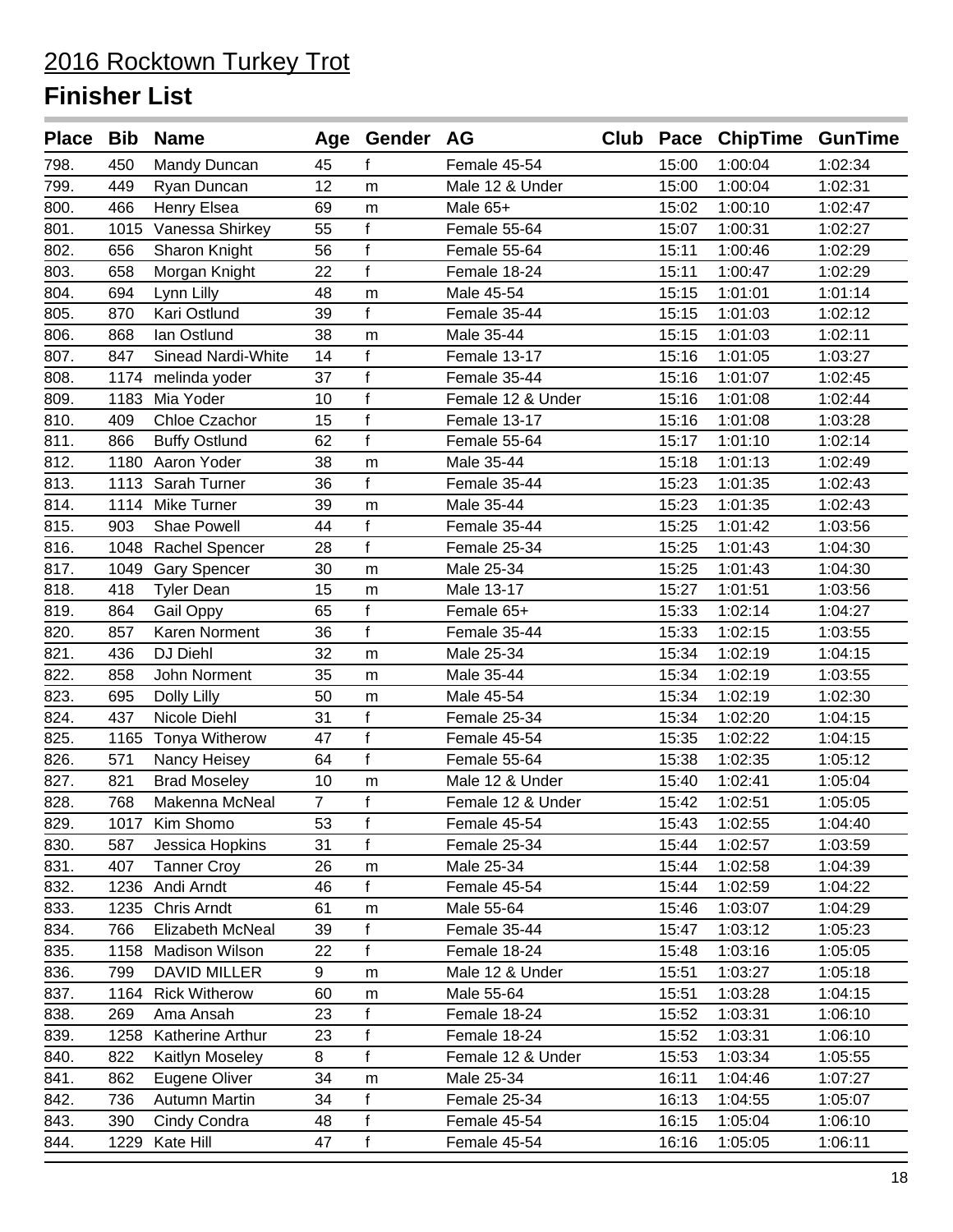|      |      | Place Bib Name             |      | Age Gender AG |                 |       | Club Pace ChipTime GunTime |         |
|------|------|----------------------------|------|---------------|-----------------|-------|----------------------------|---------|
| 845. | 289  | Donna Baker                | 76   | f             | Female 65+      | 16:16 | 1:05:05                    | 1:06:11 |
| 846. | 292  | <b>Beth Baker</b>          | 50   | $\mathsf{f}$  | Female 45-54    | 16:16 | 1:05:06                    | 1:06:12 |
| 847. | 1231 | Morgan Hill                | 14   | $\mathsf f$   | Female 13-17    | 16:16 | 1:05:06                    | 1:06:10 |
| 848. | 559  | Amy Harold                 | 37   | $\mathsf{f}$  | Female 35-44    | 16:17 | 1:05:09                    | 1:07:01 |
| 849. | 1137 | Ceci Weaver                | 53   | f             | Female 45-54    | 16:17 | 1:05:12                    | 1:06:59 |
| 850. |      | 1206 Kiera Weaver          | 23   | $\mathsf{f}$  | Female 18-24    | 16:18 | 1:05:16                    | 1:07:02 |
| 851. | 348  | <b>Betty Brown</b>         | 74   | $\mathsf f$   | Female 65+      | 16:20 | 1:05:23                    | 1:07:16 |
| 852. | 1240 | Meredith Ridgell           | 21   | f             | Female 18-24    | 16:20 | 1:05:23                    | 1:07:14 |
| 853. | 1241 | Natalie Ridgell            | 51   | f             | Female 45-54    | 16:20 | 1:05:24                    | 1:07:13 |
| 854. | 1124 | Urs von Rotz               | 41   | m             | Male 35-44      | 16:22 | 1:05:31                    | 1:07:31 |
| 855. | 1125 | Christina von              | 45   | f             | Female 45-54    | 16:22 | 1:05:32                    | 1:07:30 |
| 856. | 749  | Joy McBride                | 59   | $\mathbf{f}$  | Female 55-64    | 16:23 | 1:05:36                    | 1:07:25 |
| 857. | 750  | Gary McBride               | 60   | m             | Male 55-64      | 16:24 | 1:05:38                    | 1:07:26 |
| 858. | 1069 | <b>Bilol Strang</b>        | 64   | m             | Male 55-64      | 16:27 | 1:05:50                    | 1:08:06 |
| 859. | 1071 | <b>Heidi Strang</b>        | 54   | $\mathsf{f}$  | Female 45-54    | 16:27 | 1:05:50                    | 1:08:06 |
| 860. | 1129 | Julie Wallace Carr         | 52   | $\mathsf f$   | Female 45-54    | 16:30 | 1:06:02                    | 1:08:34 |
| 861. | 796  | Lorie Miller               | 53   | $\mathsf{f}$  | Female 45-54    | 16:31 | 1:06:05                    | 1:08:34 |
| 862. | 861  | Cody Oliver                | 37   | f             | Female 35-44    | 16:34 | 1:06:18                    | 1:09:02 |
| 863. | 704  | Joseph Lockey              | 16   | m             | Male 13-17      | 16:38 | 1:06:35                    | 1:09:29 |
| 864. | 702  | <b>Russell Lockey</b>      | 54   | m             | Male 45-54      | 16:38 | 1:06:36                    | 1:09:29 |
| 865. | 745  | Jim Maynard                | 58   | m             | Male 55-64      | 16:43 | 1:06:53                    | 1:08:58 |
| 866. | 705  | Phillip Lockey             | 12   | m             | Male 12 & Under | 16:49 | 1:07:17                    | 1:10:02 |
| 867. | 1273 | <b>B</b> Graves            | 99   | $\mathsf{f}$  | Female No Age   | 16:51 | 1:07:25                    | 1:09:43 |
| 868. | 1274 | S Graves                   | 99   | m             | Male No Age     | 16:51 | 1:07:26                    | 1:09:43 |
| 869. | 909  | Leigh Ranck                | 28   | f             | Female 25-34    | 16:57 | 1:07:51                    | 1:10:25 |
| 870. | 511  | Becky Gerlando             | 34   | $\mathsf{f}$  | Female 25-34    | 16:57 | 1:07:52                    | 1:10:23 |
| 871. | 793  | <b>MISTY MILLER</b>        | 43   | $\mathsf f$   | Female 35-44    | 16:58 | 1:07:54                    | 1:09:46 |
| 872. | 800  | Laura Minnich Lockey       | 54   | $\mathsf{f}$  | Female 45-54    | 17:04 | 1:08:20                    | 1:10:04 |
| 873. | 523  | Grant Goodman              | 25   | $\mathsf{f}$  | Female 25-34    | 17:06 | 1:08:26                    | 1:11:04 |
| 874. | 472  | Annelise Ewing             | 25   | $\mathsf{f}$  | Female 25-34    | 17:06 | 1:08:28                    | 1:11:05 |
| 875. | 820  | <b>Beth Moseley</b>        | 43   | $\mathsf{f}$  | Female 35-44    | 17:12 | 1:08:49                    | 1:11:13 |
| 876. | 747  | Beth Maynard               | 60   | f             | Female 55-64    | 17:12 | 1:08:51                    | 1:08:57 |
| 877. | 742  | <b>Michael May</b>         | 45   | m             | Male 45-54      | 17:13 | 1:08:53                    | 1:11:16 |
| 878. | 721  | Mark Lyford                | 58   | m             | Male 55-64      | 17:17 | 1:09:11                    | 1:10:43 |
| 879. | 724  | Mary Lyford                | 59   | f             | Female 55-64    | 17:17 | 1:09:12                    | 1:10:43 |
| 880. | 963  | Jana Ruxton                | 66   | f             | Female 65+      | 17:37 | 1:10:30                    | 1:13:11 |
| 881. | 253  | Matt Acampora              | 29   | m             | Male 25-34      | 17:37 | 1:10:30                    | 1:13:15 |
| 882. | 789  | Sue Mikolsahek             | 57   | f             | Female 55-64    | 17:38 | 1:10:33                    | 1:13:13 |
| 883. | 254  | Bree Acampora              | 40   | f             | Female 35-44    | 17:38 | 1:10:35                    | 1:13:11 |
| 884. | 788  | Jim Mikolashek             | 67   | m             | Male 65+        | 17:39 | 1:10:39                    | 1:13:14 |
| 885. | 461  | <b>Brooke Eichelberger</b> | 37   | f             | Female 35-44    | 17:42 | 1:10:50                    | 1:11:39 |
| 886. | 462  | Scott Eichelberger         | $-1$ | m             |                 | 17:43 | 1:10:53                    | 1:11:39 |
| 887. | 331  | Lauren Bothel              | 32   | f             | Female 25-34    | 17:44 | 1:11:00                    | 1:12:34 |
| 888. | 854  | Jenna Nguyen               | 30   | f             | Female 25-34    | 17:45 | 1:11:01                    | 1:12:35 |
| 889. | 1104 | <b>TREVOR</b>              | 42   | m             | Male 35-44      | 17:46 | 1:11:07                    | 1:11:24 |
| 890. | 1107 | <b>LINDA TROUTMAN</b>      | 42   | f             | Female 35-44    | 17:55 | 1:11:41                    | 1:11:57 |
| 891. | 670  | Sandra Krezelak            | 34   | f             | Female 25-34    | 18:01 | 1:12:08                    | 1:14:46 |